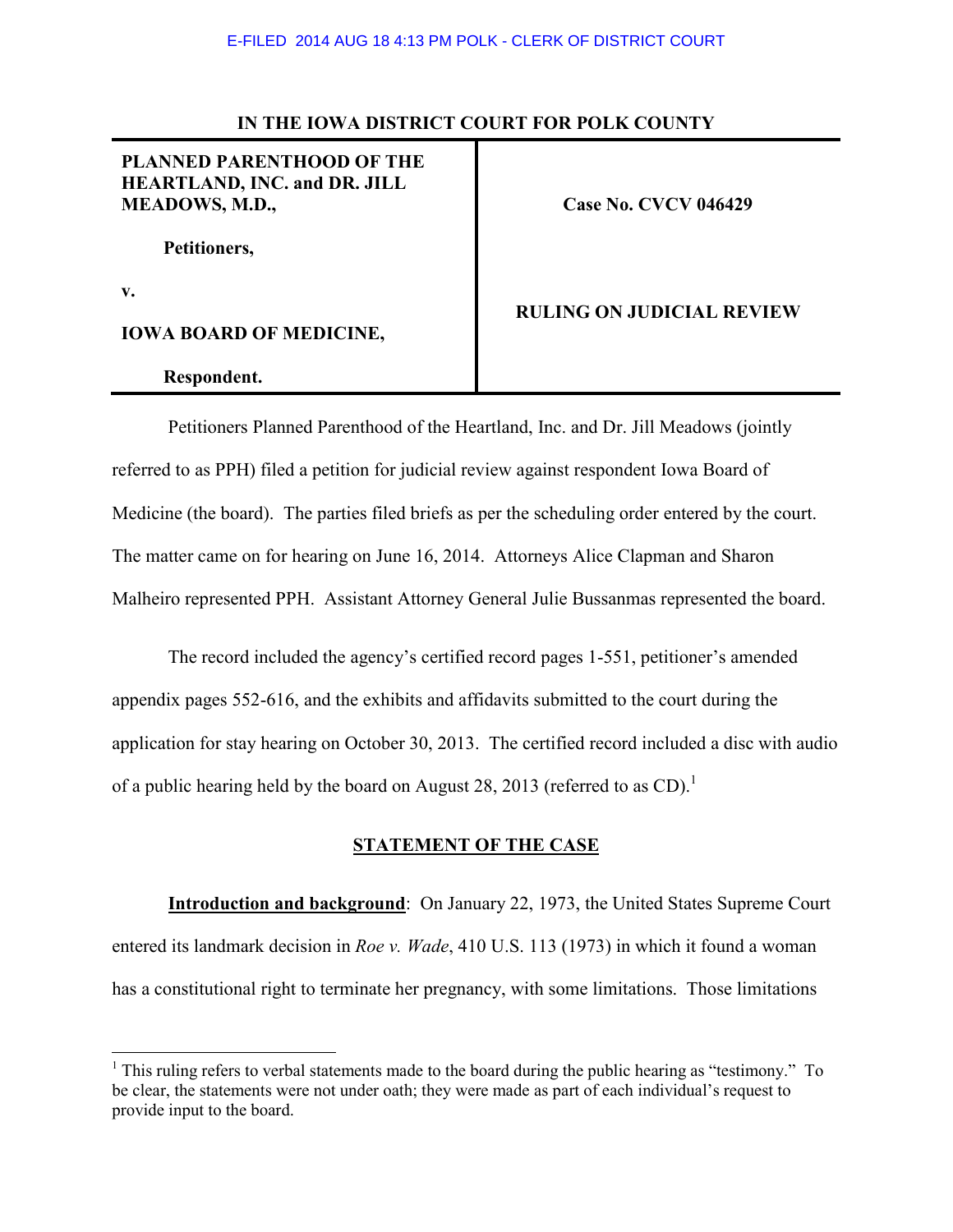have been the subject of addition litigation, but the "essential holding" of *Roe* allowing a woman to choose to have an abortion before viability and without "undue interference from the State" has been reaffirmed by the United States Supreme Court. *See Planned Parenthood of Southeastern Penn. v. Casey*, 505 U.S. 833, 845 (1992) (applying the undue influence standard).

In the years following *Roe*, abortion has been legally performed in the State of Iowa. As an example, in 2008, 6,560 women obtained abortions in Iowa. As of 2008, there were eleven abortion providers in Iowa, with abortion services being provided in nine of Iowa's ninety-nine counties. The availability of abortion providers in Iowa is comparable to other states – nationally, abortion providers are present in approximately thirteen percent of counties. (App. 554-55).

 Historically, abortion was performed as a surgical procedure. In 2000, the United States Food and Drug Administration (FDA) approved the use of a drug known by its test name RU-486, now known as mifepristone, for the purpose of inducing abortions. The process of taking mifepristone to induce abortion is referred to throughout the record as medical abortion, as distinguished from a surgical abortion. (App. 145, 228-29, 236).

 The FDA's approval of mifepristone requires three office visits with the patient. On the first visit, the physician or person supervised by the physician administers 600 mg of mifepristone. The patient is instructed to return two days later to determine whether the abortion has occurred. If not, the physician or person supervised by the physician would take 400 ug of misoprostol. Because there may be side effects, the patient should be monitored and given a phone number of the physician who would handle any emergencies following the office visit. The third visit is a follow-up approximately fourteen days following the first visit. The FDA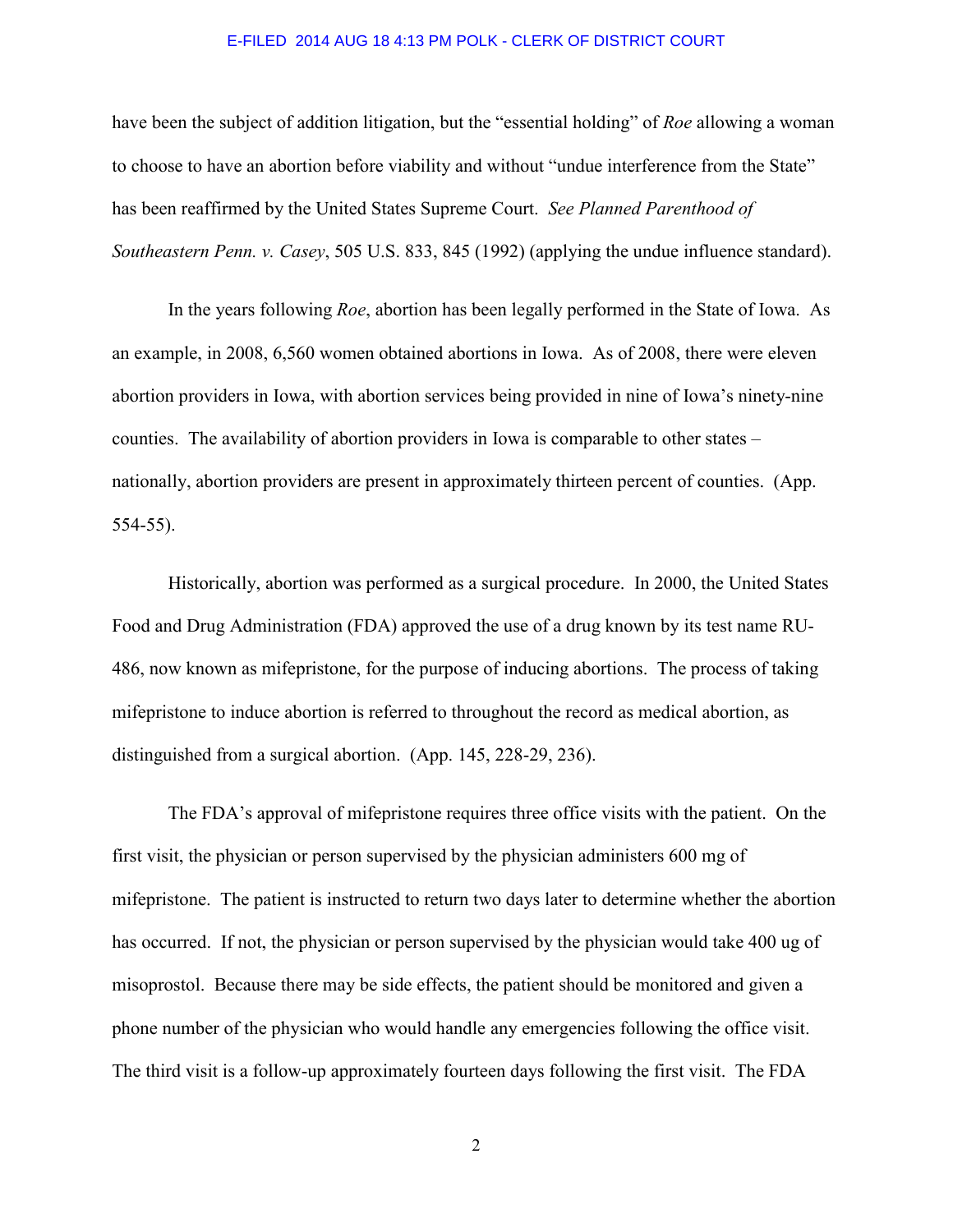considered the follow-up visit to be "very important to confirm by clinical examination or ultrasonographic scan that a complete termination of pregnancy has occurred." (App. 146-47, 228-29, 237).

 At the time the FDA approved mifepristone, it found the drug to be safe if used within forty-nine days of gestation or less. Studies conducted since that time have found the drug to be safe up to sixty-three days of gestation when used as part of a protocol combined with the required use of misoprostol. With that protocol, the patient is given 200 mg of mifepristone to take at the clinic, and 800 ug of misoprostol to take vaginally at home approximately forty-eight hours later. The studies indicate that gestational age should be confirmed by clinical evaluation or ultrasonography, as the drug is safer and more effective earlier in gestation. The FDA has not approved the alternative protocol used for pregnancies between fifty and sixty-three days of gestation. (App. 148-49, 228-29, 236-44).

 There are several contraindications for abortions with mifepristone regimens, including confirmed or suspected ectopic pregnancy or undiagnosed adnexal mass, intrauterine device in place, current long-term systemic corticosteroid therapy, chronic adrenal failure, severe anemia, known coagulopathy or anticoagulant therapy, and mifepristone intolerance or allergy. Additionally, most of the clinical trial excluded women with severe liver, renal, or respiratory disease, uncontrolled hypertension, cardiovascular disease, or severe anemia. The drug should not be used in women with an uncontrolled seizure disorder. Studies also caution against medical abortion for women with "social or psychological contraindications," such as women who do not want to take responsibility for their care, are anxious to have the abortion over quickly, cannot return for follow-up visits, or cannot understand the instruction due to language or comprehension barriers. (App. 241).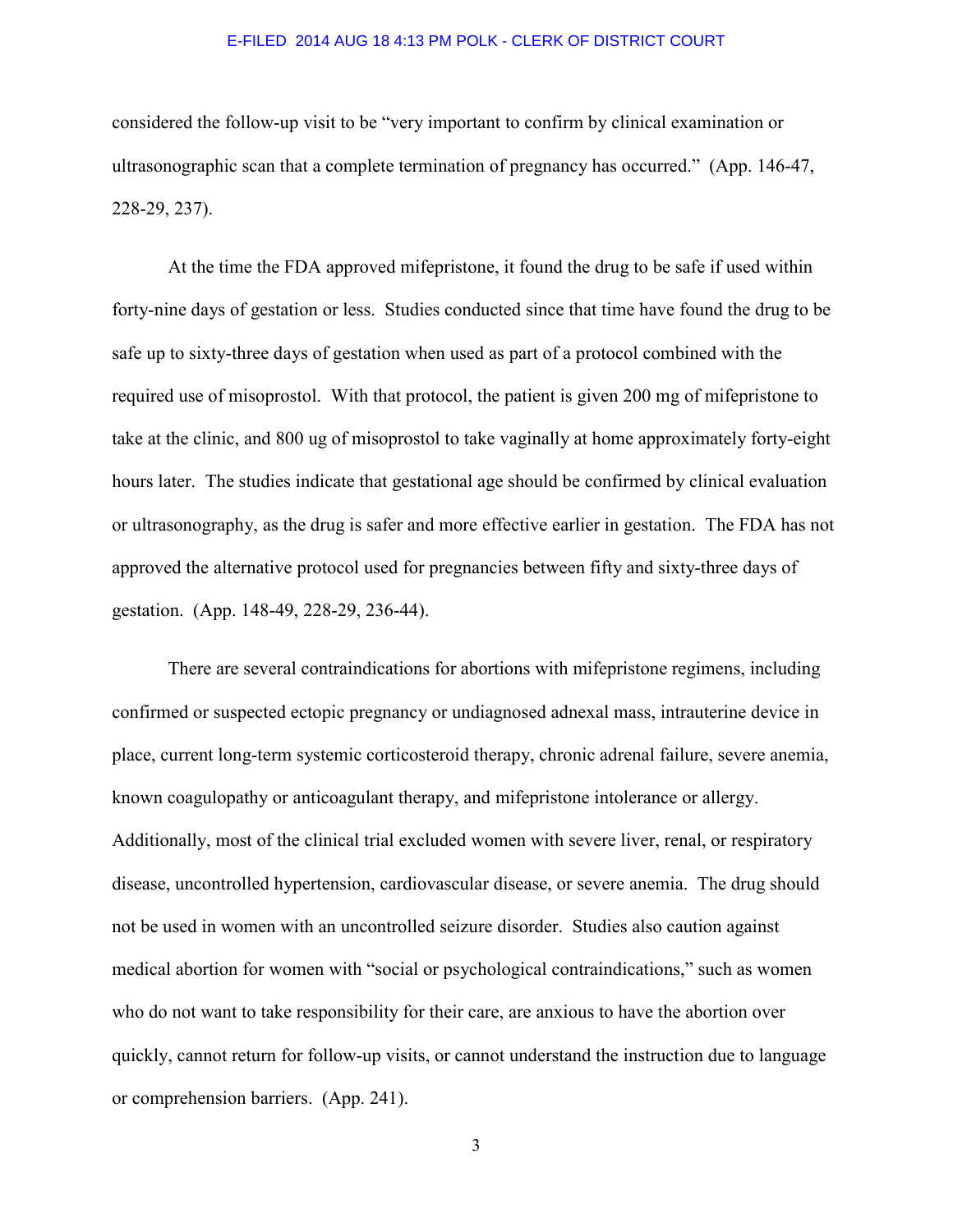**PPH telemedicine medical abortion protocol**: PPH is an abortion provider operating in the State of Iowa. PPH performs surgical and medical abortions. In late 2008, PPH began offering medical abortions through use of "telemedicine." In this protocol, PPH's physician does not personally meet the patient, but rather, talks to the patient by a real-time two-way video conferencing system. Staff members, which may include nurses or certified medical assistants (CMA), conduct the physical exam, take blood for lab work, and conduct an ultrasound. Information is relayed to the physician, who, by computer, releases a drawer in front of the patient that contains the abortion medications. The patient can then access the medication. The drawer is packed and locked by a pharmacist or a PPH staff person. (Meadows affidavit; CD – Ross, Buchacker, Grossman testimony).

PPH's protocol requires the use of mifepristone and misoprostol taken in combination. The patient takes the mifepristone at the clinic in front of the doctor (by video) and a PPH staff person in the room. The patient is instructed to take the misoprostol at home twenty-four to forty-eight hours later. A follow-up visit is scheduled for approximately two weeks later. The patient is given information how to contact PPH medical staff with questions or concerns. (App. 434-35).

While the record is not completely clear on this point, it appears that PPH's use in Iowa of doctor participation in medical abortions by video-conferencing was the first in the nation, and there is no evidence that the same protocol is used in the same way in other states. Dr. Thomas Ross from PPH appeared before the board at a public hearing stating that Iowa may have been the first state that telemedicine abortion was used. He was not sure whether it had been used in other states, but agreed that Iowa was the first state which it was widely used. There is no evidence in the record to show that abortions were performed by telemedicine in any other state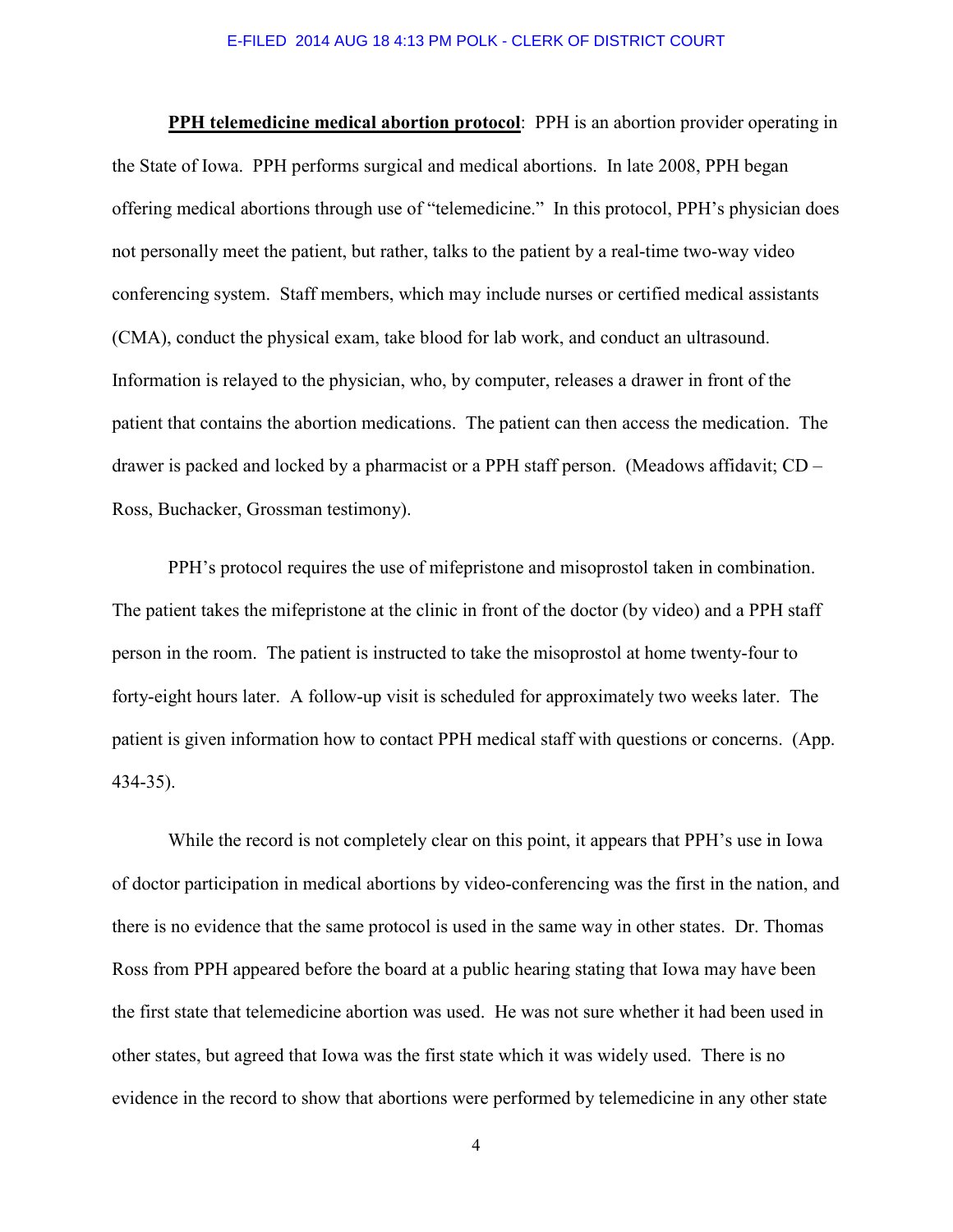prior to PPH beginning the procedure in Iowa in 2008. The record does not show that telemedicine abortions are performed in other states since then. The record indicates that sixteen other states have taken action to require prescribing physicians to be in the physical presence of women when performing medical abortions. (CD – Ross testimony; App. 161-62).

Dr. Daniel Grossman, a vice president of research for Ibis Reproductive Health, conducted a study of PPH's protocol from 2008 through 2010. Dr. Grossman's study was based on a review of records and was not clinical in nature. Dr. Grossman found no difference in the complication rates between patients of medical abortion who saw a doctor in person versus those who saw a doctor by video conferencing. (CD – Grossman testimony; App. 488-90).

**The board's 2010 investigation**: The board was created to license and regulate physicians practicing in the state of Iowa. *See generally* Iowa Code chapters 147, 148, 272C. The board consists of ten members: five members licensed to practice medicine and surgery, two to practice osteopathic medicine and surgery, and three public members. Iowa Code section 147.14(1). The board has the authority to adopt all rules necessary and proper to administer and interpret its governing statutes. Iowa Code section 147.76. The board may have alternate members to hear contested case hearings, but alternate members are not authorized to perform the board's rule-making function. Iowa Code section 148.2A.

In 2010, the board received a complaint against Dr. Ross and another doctor who performed medical abortions through telemedicine. The board investigated the complaint by obtaining documents from PPH and personally interviewed Dr. Ross and the other physician. The board dismissed the complaint and took no disciplinary action against Dr. Ross or the other doctor. Dr. Ross has not changed his practice as to medical abortions following the board's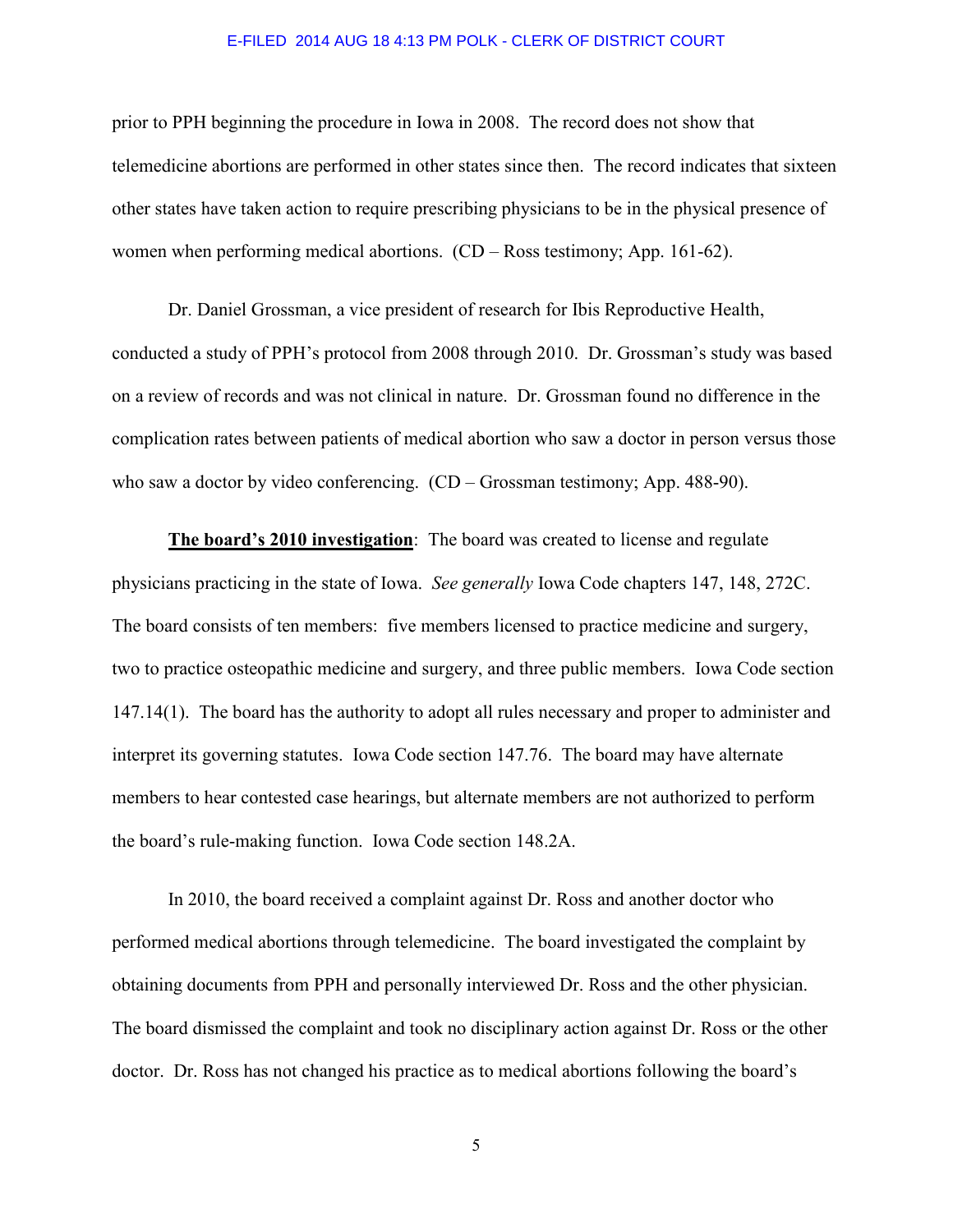investigation. The board did not adopt any rules regarding medical abortion at that time. (Ross affidavit).

**Petition for rulemaking**: On or about June 25, 2013, the board received a "petition for rulemaking regarding the standards of practice for performing a chemical abortion."<sup>2</sup> The petition was submitted by fourteen individuals, including five physicians. The rule sought a standard of practice for medical abortions that would require the following: 1) a physician perform an in-person physical exam of the patient to determine gestational age and intrauterine location in the pregnancy before inducing an abortion through an abortion-inducing drug, 2) physical presence of a physician at the time an abortion-inducing drug is provided, 3) the physician inducing the abortion schedule a follow-up visit with the patient at the same facility twelve to eighteen days after the use of the drug, and 4) parental notification if the patient is a minor. (App. 47-54, 525).

On June 28, 2013, the board held a public meeting regarding the petition for rulemaking. After hearing from three members of the public, a motion was made and seconded to accept the petition and commence the rulemaking process. Ann Gales, a board member, stated that the board was considering the rule too quickly. The board's legal counsel from the Attorney General's Office advised the board to delay accepting the petition, although she stated the board could concurrently approve a separate notice of intended action with the same language as the petition. The board's director of legal affairs similarly stated that the board was taking action without fully considering the issues in the petition. However, Brenna Findley, the Governor's legal counsel and state administrative rules coordinator, advised the board that it could vote to

l

<sup>&</sup>lt;sup>2</sup> The reference to "chemical abortion" is the same as "medical abortion" as used throughout this ruling.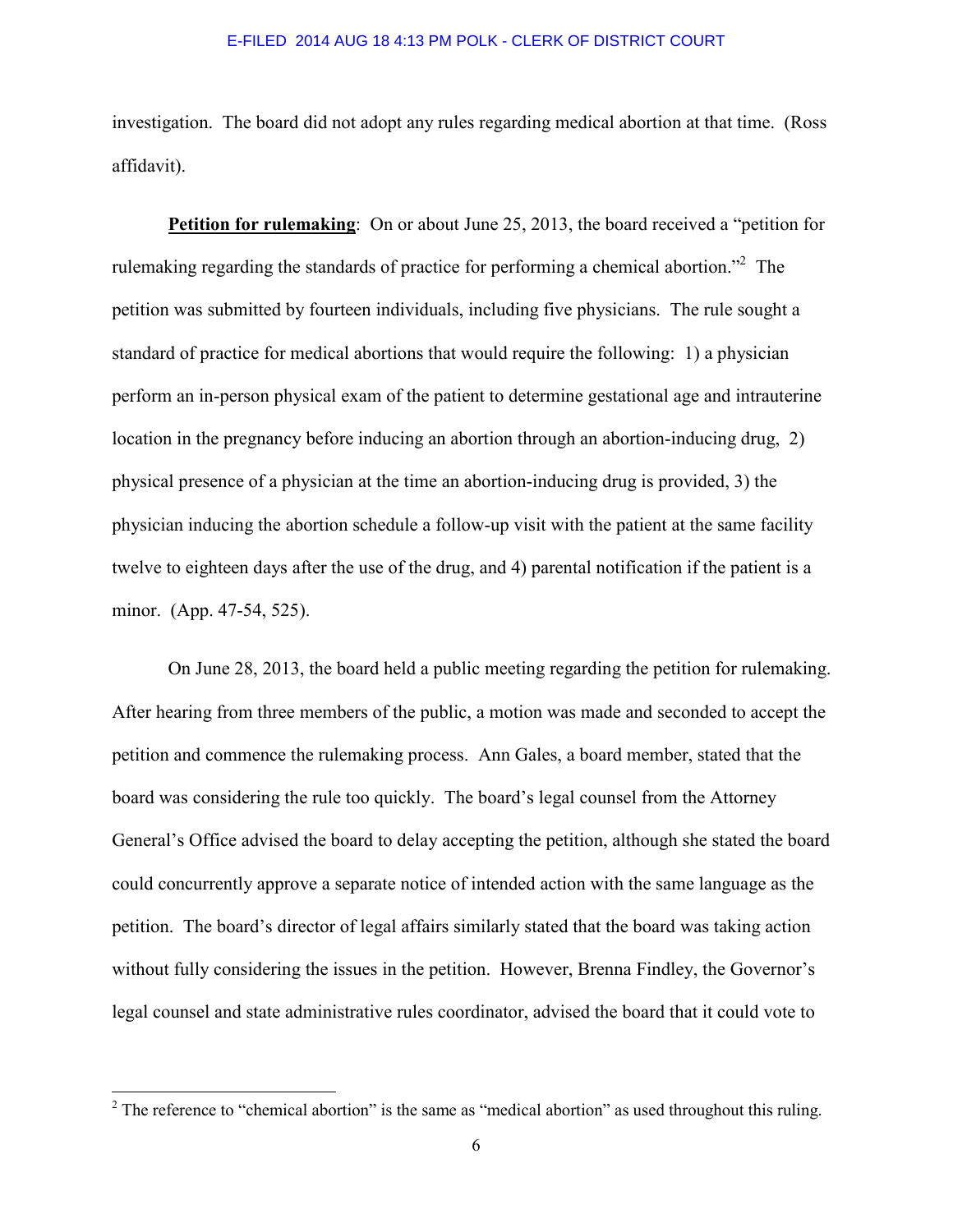accept or reject the petition immediately. The chair called for a vote and the board approved the motion by an eight-to-two vote. (App. 524-527).

Following the vote, the board filed a notice of intended action to adopt the language from the petition as a formal rule. The board published notice in the Iowa Administrative Bulletin. The notice stated that the board would hold a public hearing for August 28, 2013 to hear verbal comments on the rule. The notice also informed the public that it could submit written comments by 4:30 p.m. on the same date. On July 29, 2013, the board issued a press release providing information about the public hearing. The board published a copy of the proposed rule on its website and allowed the public to review public comments. (App. 4-8, 46, 511).

The board held its public hearing on August 28, 2013 from approximately 1:00 p.m. to 4:30 p.m. The board received testimony from twenty-eight individuals and written comments from 244 individuals and organizations. On August 30, 2013, the board met to consider adoption of the rule. Each of the board members offered comments about the rule prior to the vote. The rule was adopted by an eight-to-two vote. One of the dissenting board members, Ms. Gales stated her primary concern that the board was "hasty" in adopting the rule. She preferred more dialogue with stake-holders before approval. The other dissenting voter, Dr. Michael Thompson, likewise expressed concern with the speed in which the rule was adopted (although he also shared health concerns with PPH's telemedicine practice, citing issues with the training of clinic staff members and access to emergency care in the event of complications). (App. 12, 517-20).

On September 27, 2013, the board issued a statement regarding the adoption of the rule. The board cited five principal reasons presented in support of the rule. In summary, they were:

<sup>1)</sup> to adopt a standard of practice to protect the health and safety of patients who are prescribed abortion-inducing drugs;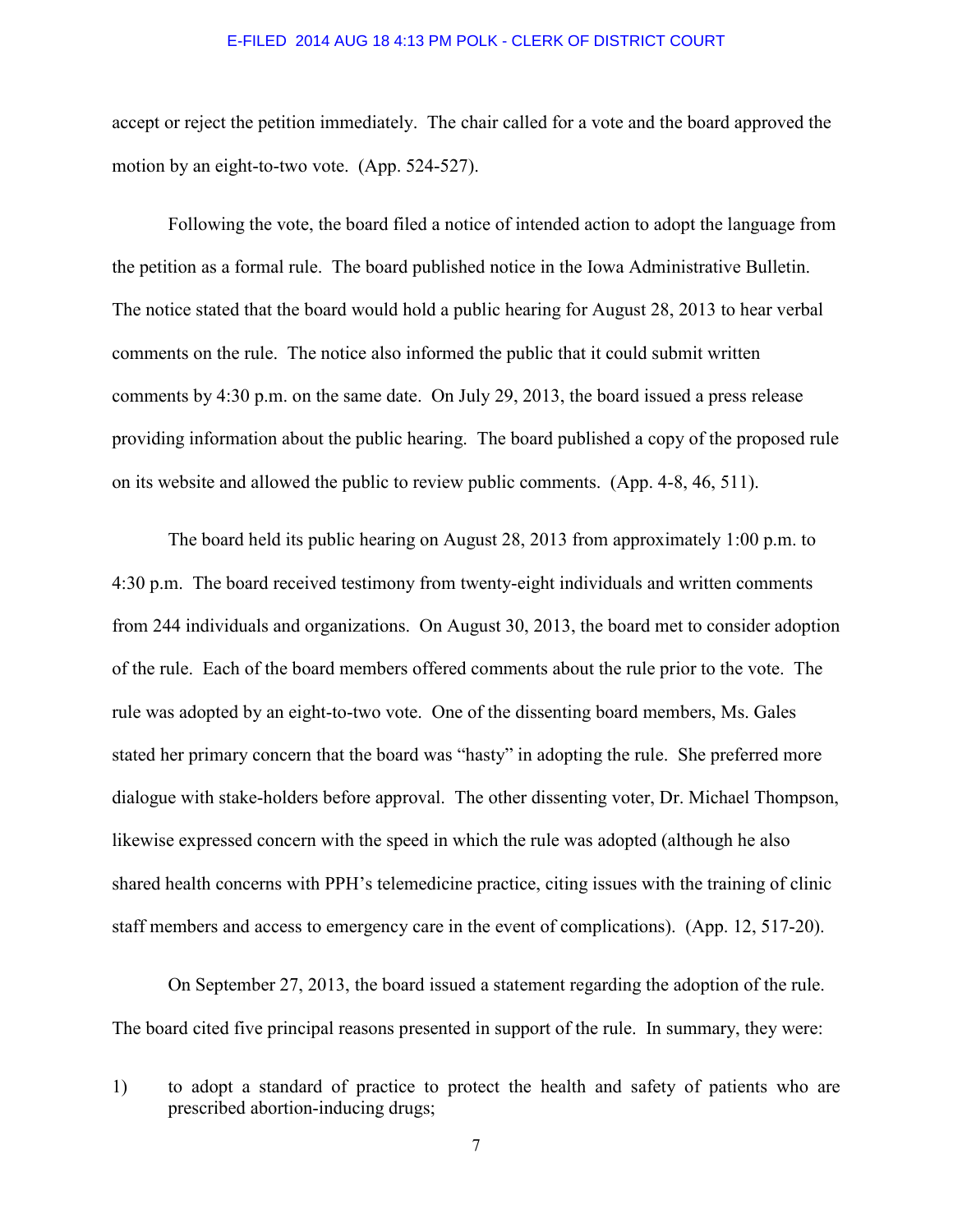- 2) to ensure that the practices used by physicians who are prescribing abortion-inducing drugs by telemedicine are inconsistent with protocols used by the FDA and drug manufacturers;
- 3) to ensure that Iowa Code section 707.7(3), which only allows physicians to perform abortions, is being followed;
- 4) to end physical exams of patients seeking a medical abortion by non-physicians who do not have appropriate training for the purpose of confirming or discovering contraindications, as well as performing ultrasounds to determine the age and location of the embryo; and
- 5) to ensure that physicians who prescribe and administer abortion-inducing drugs by telemedicine meet the patient in person and see the patient for a follow-up appointment.

The board also cited eight principal reasons in opposition to the rule and the board's reasons for overruling the objections. In summary, they were (reasons in opposition italicized, board's

response in regular type):

- 1) *The rule would limit rural women's access to medical abortion*. The rule does not restrict where medical abortions may be provided and rural women are entitled to the same high level of health care as urban women.
- 2) *The rule is politically motivated and not sound public policy*. The board recognizes that abortion is a politicized issue, but it is only authorized to adopted rules for the licensure and practice of physician and its motivation is to protect the health and safety of Iowans.
- 3) *The rule is an attempt to ban access to a legal medical procedure*. The rule does not ban medical abortion, but only sets standards of practice for physicians who perform medical abortions.
- 4) *The board previously addressed this matter in 2010 when it investigated PPH doctors*. The membership of the board has changed and the board had never adopted a rule addressing medical abortions, so the current board felt it needed to move forward to protect the health and safety of Iowans.
- 5) *The board did not undertake a thorough study of the matter, nor did it consider the impact the rule might have on telemedicine in general*. The board considered a significant amount of data and public comments on the issue and adopted a narrowly focused rule which would allow it to consider telemedicine in a broader sense at a future date.
- 6) *An appropriate physical exam is conducted by trained staff that is provided to the off-site physician who reviews the information before prescribing abortion-inducing drugs*. The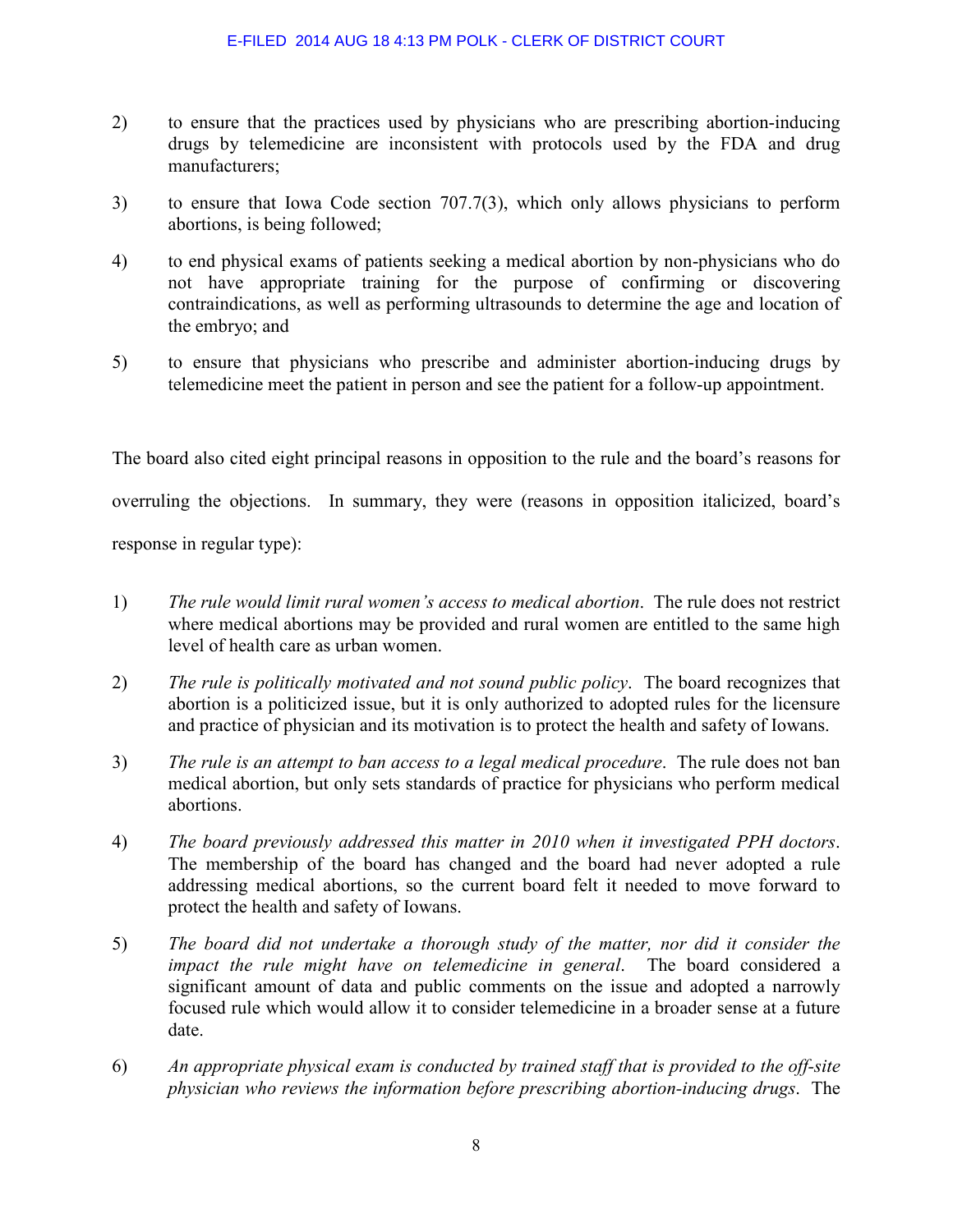board considers a thorough medical history and physical exam to be the cornerstone of good medical care. The board described in some detail its concerns with the lack of a physical exam and the training of staff who conduct ultrasounds to determine gestational age.

- 7) *The treatment and consultation made by the physician in a telemedicine context are the same as those in a face-to-face setting*. The board believes that prescribing physicians must be physically present to establish a proper physician-patient relationship to conduct a safe medical abortion.
- 8) *Patients are already receiving appropriate follow-up care in remote clinics where a physician is not physically present*. The board believes an in-person physical exam and consultation will strengthen the physician-patient relationship and result in improved and increased follow-up care.

**District court proceedings**: On September 30, 2013, PPH filed a petition for judicial review and motion for stay of agency action. PPH asked the board to stay implementation of the rule pending judicial review. The board refused to do so. On October 30, 2013, the district court heard evidence and argument on the motion. On November 5, 2013, the court issued its ruling. The court noted that its ruling is "extremely narrow in scope," and that the ruling "does not, in any way, decide the merits of Petitioners' constitutional and other claims." (November 5, 2013 Ruling at p. 5). The court focused on a balance of the hardships incurring to each party if a stay was not granted pending a decision on the merits of the case. The court found that a weighing of the hardships favored petitioners, and therefore granted the stay. (Ruling at pp. 9-15).

Prior to the submission of the briefs on the merits, and even following submission of the last brief there have been considerable motions and debate as to what record should be considered. The board filed a certified record that included written comments provided to the board<sup>3</sup> and the audio from the public hearing on August 28, 2013. On March 24, 2014, the court issued an order granting in part and denying in part a request by petitioners to submit additional

l

<sup>&</sup>lt;sup>3</sup> The board received a number of comments from petitions that opposed abortion generally. Those documents were redacted as duplicative. (App. 100).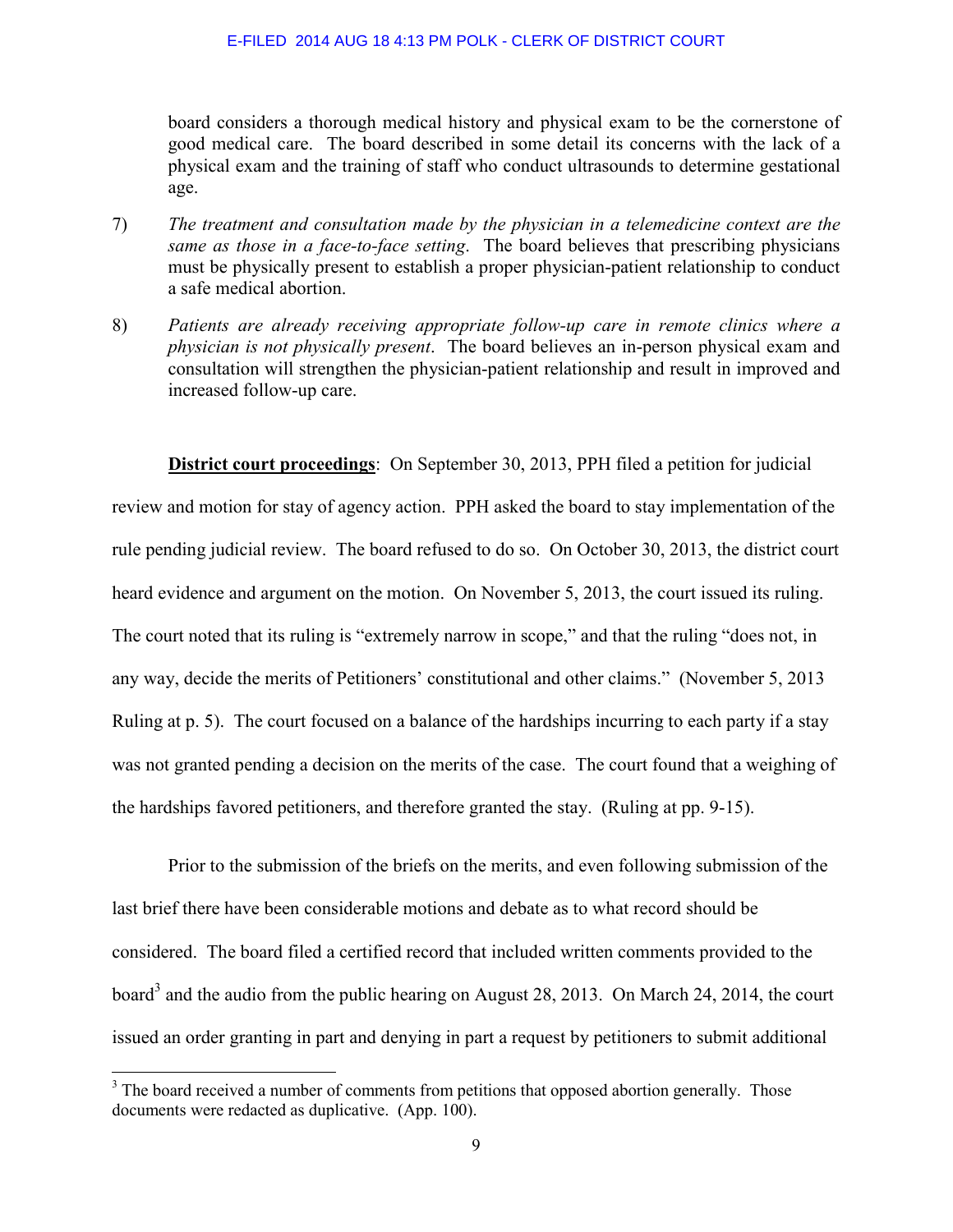documentation. Since that date, the parties have debated the ability of the court to view websites that may contain medical or abortion data. Both parties have cited to websites to support factual propositions made. For example, PPH cited to a website to show that some of the sponsors of the petition for rulemaking are members of an organization that opposes abortion generally. (PPH brief at p. 22). The board cited to several websites to support its view that a physical examination is necessary prior to a medical abortion. (Board's brief at pp. 20-21).

The court believes the best course is to limit the consideration of factual matters to the record before the agency. PPH actively participated in the public hearing by offering several witnesses, and submitted documents for the board to consider before making its decision. Supporters of the rule did the same. The board issued a written statement explaining its findings. There was ample opportunity for those in favor and in opposition to the rule of the issue to submit evidence and arguments to the board. There is more than adequate record to consider the merits of the parties contentions, based on the standard of review before the court, without delving into websites that might have changing content and unreliable information.<sup>4</sup> For these reasons, petitioners' motion to reopen the record is denied. This is intended to be responsive to petitioners' motion to clarify scope of the record.

l

<sup>&</sup>lt;sup>4</sup> The court is mindful of the ability to consider legislative or constitutional facts in a case involving a constitutional claim. *See Varnum v. Brien*, 763 N.W.2d 862, 881 (Iowa 2009). However, this case involves multiple judicial review claims, of which it is not appropriate to consider facts outside the record. The court believes that all claims can be fairly considered based on the record made before the agency, as supplemented by PPH.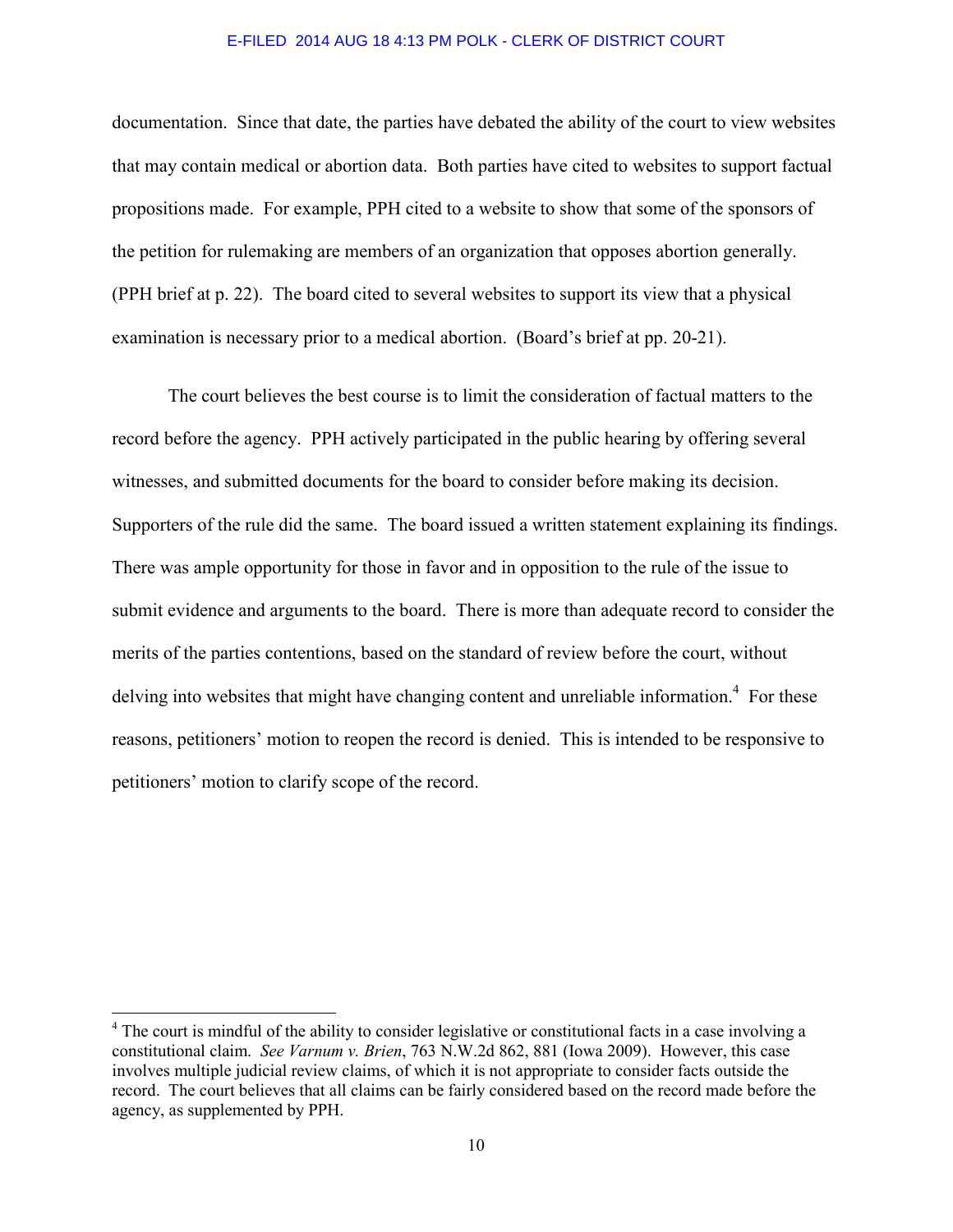### **CONCLUSIONS OF LAW**

# **I. Standards of review**.

## **A. General standards.**

Judicial review of agency rulemaking is governed by Iowa Code chapter 17A. *Auen v. Alcoholic Beverages Div.,* 679 N.W.2d 586, 589 (Iowa 2004). The district court acts in an appellate capacity, reviewing agency action under the standards set forth in Iowa Code section 17A.19(10). *Iowa Med. Soc. v. Iowa Bd. of Nursing*, 831 N.W.2d 826, 838 (Iowa 2013). A district court may grant relief if the agency action has prejudiced the substantial rights of the petitioner and the action meets one of the enumerated criteria contained in section 17A.19(10)(a) through (n). *Renda v. Iowa Civil Rights Comm'n*, 784 N.W.2d 8, 10 (Iowa 2010). A party challenging agency action bears the burden of demonstrating the action's invalidity and resulting prejudice. *D2 Enterprises, Inc. v. State, Dep't of Inspections & Appeals*, 752 N.W.2d 31 (Iowa App. 2008); Iowa Code section 17A.19(8)(a).

An agency shall have only that authority or discretion delegated to or conferred upon the agency by law and shall not expand or enlarge its authority or discretion beyond the powers delegated to or conferred upon the agency. *Auen v. Alcoholic Beverages Div.*, 679 N.W.2d 586, 590 (Iowa 2004) (*quoting* Iowa Code § 17A.23). With that said, the power conferred on an agency by the legislature to adopt rules is quite broad. *Auen*, 679 N.W.2d at 590. In *Auen*, the Iowa Supreme Court cited to the agency's statutory authority to enforce and implement the laws concerning alcoholic beverages, as well as the power to adopt all rules necessary to carry out its delegated duties, in finding that the legislature had clearly vested the agency power to interpret the law relating to limitations on business interests relating to licensing. *Id*.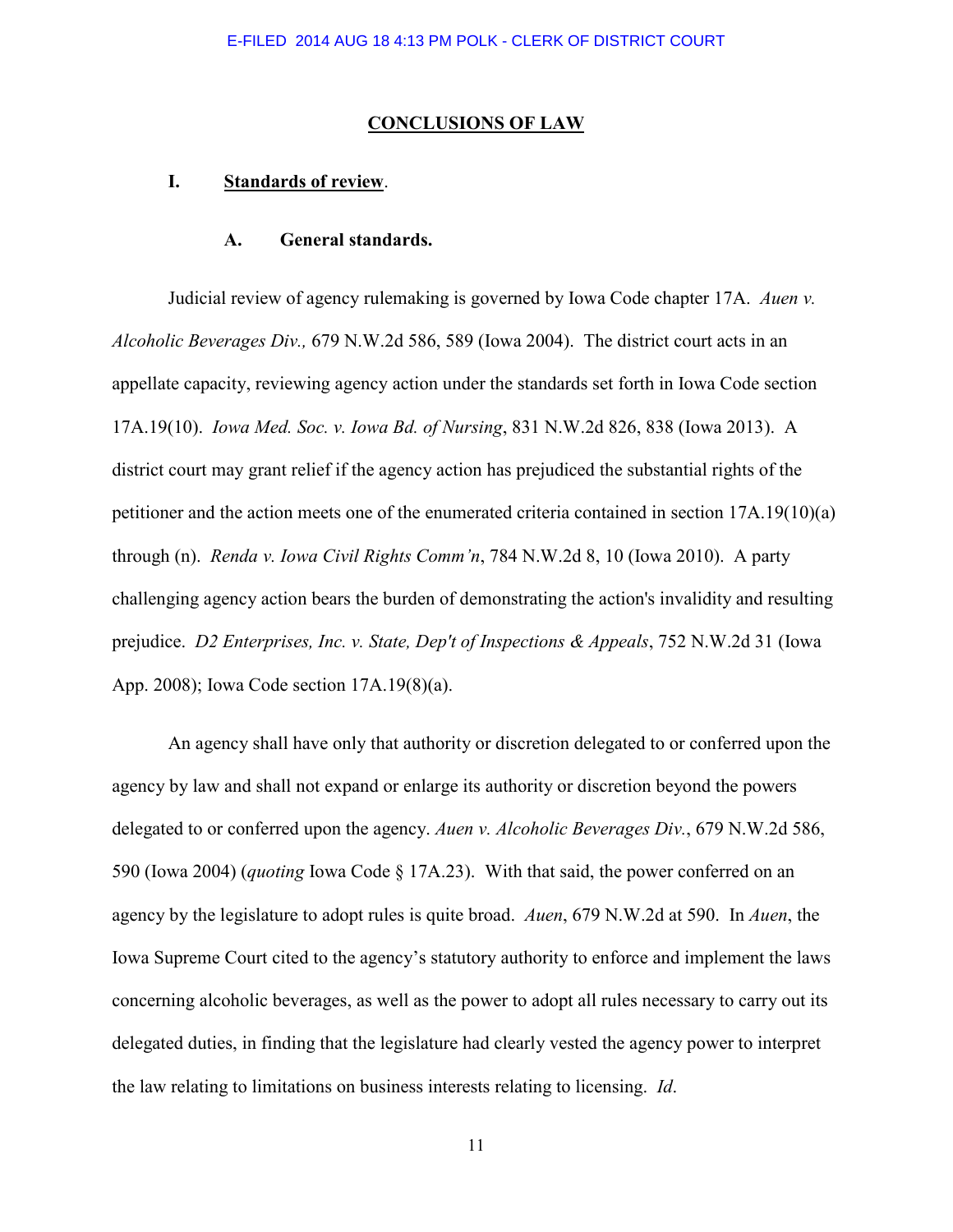The legislature has clearly vested professional licensing boards with the power to make rules and interpret its governing statutes as related to the practice of its respective professions. *See Iowa Medical Society*, 831 N.W.2d at 838. In *Iowa Medical Society*, the Iowa Supreme Court held that the legislature clearly vested the Iowa Board of Nursing with rulemaking and interpretive authority for Iowa Code chapter 152 governing the practice of nursing. *Id.* (*citing to* Iowa Code section 147.76, which grants rulemaking authority to all of the professional licensing boards listed in the chapter). Similarly, in *Houck v. Iowa Board of Pharmacy Examiners*, 752 N.W.2d 14, 17 (Iowa 2008), the Iowa Supreme Court held that the legislature has "delegated broad authority" to the Iowa Board of Pharmacy Examiners to regulate the practice of pharmacy in Iowa through the adoption of rules. The court again cited to section 147.76, as well as the Board of Pharmacy's governing statute, Iowa Code chapter 155A.

The board of medicine has the same statutory authority to regulate the medical profession through rulemaking as the boards of nursing and pharmacy. Section 147.76 similarly applies to the board of medicine, and gives the board statutory authority to adopt all necessary and proper rules to administer the general provisions relating to the medical profession. The board's governing statute, Iowa Code chapter 148, provides powers similar to the statutes governing the boards of nursing and pharmacy.

PPH did not strictly challenge the board's rule as being inconsistent with its governing statutes or otherwise outside its statutory authority. However, the court must remain mindful of these legal standards governing agency discretion to retain the proper perspective when considering the legal challenges actually made by PPH. One of the purposes for the 1998 amendments to chapter 17A was to harmonize differing court decisions regarding the level of discretion to be given agencies to interpret statutes. As stated by Professor Arthur Bonfield: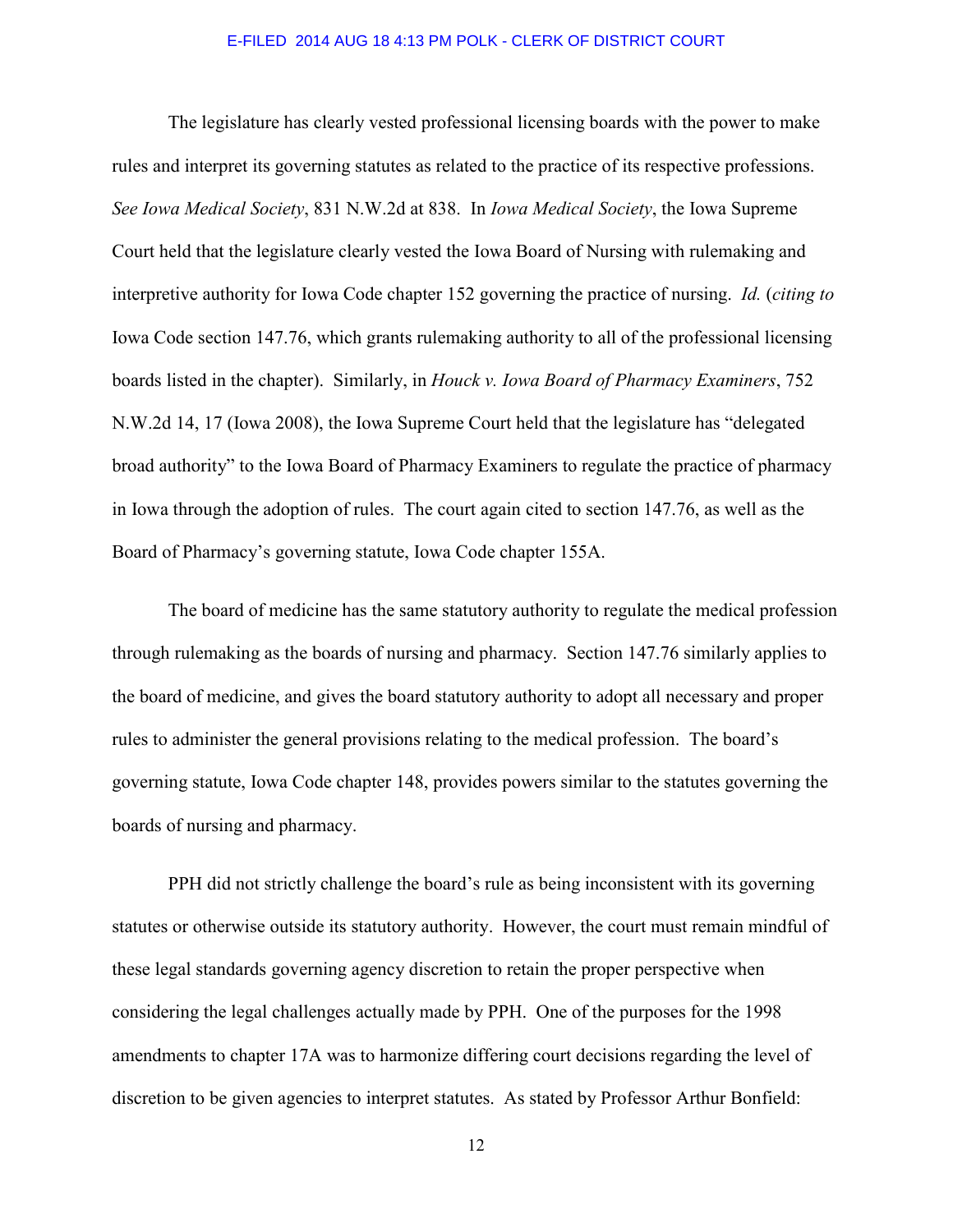Where the General Assembly clearly delegates *discretionary* authority to an agency to interpret or elaborate a statutory term based on the agency's own special expertness, the court may not simply substitute its view as to the meaning or elaboration of the term for that of the agency but, instead, may reverse the agency interpretation or elaboration only if it is arbitrary, capricious, unreasonable, or an abuse of discretion –a deferential standard of review.

It would be improper for a court to simply substitute, without any deference to the agency's view of the meaning of a statutory term, the court's own view of the meaning of a statutory term that the General Assembly had clearly delegated to the discretion of any agency to elaborate, because in that situation the court would be violating the statute delegating that discretionary authority to the agency.

. . .

Arthur Bonfield, *Amendments to Iowa Administrative Procedure Act, Report on Selected Provisions to Iowa State Bar Association and Iowa State Government*, pp. 61-62 (1998) (emphasis in text) (hereafter referred to as "Bonfield"); *See also Locate.Plus.Com., Inc. v. Iowa Dep't of Transportation*, 650 N.W.2d 609, 613 (Iowa 2002) (citing to Bonfield while noting that Iowa courts have "given deference to agency interpretation of broad vague statutory terms").

 There is no question that the board has the power to establish standards of practice for the medical profession. Those standards include the authority to adopt and enforce standards regarding the minimal standards of acceptable and prevailing practice. Iowa Code section  $148.6(2)(g)$ . The legislature requires seven of the ten board members to be physicians, thus giving the board a built-in level of expertise of the medical profession. Accordingly, the board's adoption of rules relating to the practice of medicine are entitled to deference, if compliant with the other standards set forth in section 17A.19(10).

 Additionally, the legislature singled out physicians as the only professionals to be able to perform an abortion. Any person who terminates a human pregnancy, with the knowledge and voluntary consent of the pregnant person, is guilty of a class C felony. Iowa Code section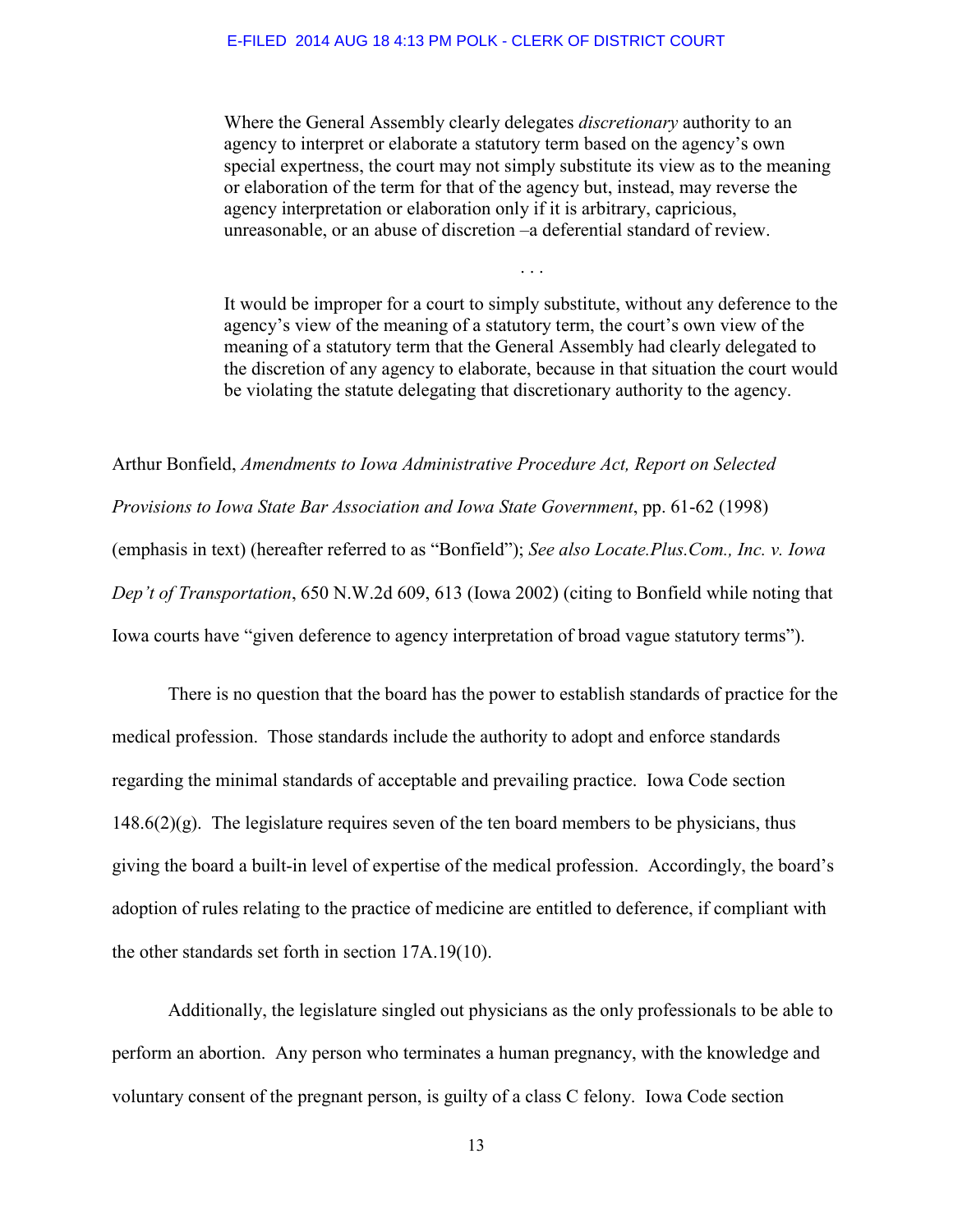707.7(3). The only exception to this provision is a person licensed to practice medicine and surgery or osteopathic medicine and surgery under Iowa Code chapter 148. The United States Supreme Court endorsed a similar statutory provision in *Roe v. Wade*, recognizing that the State may proscribe abortion by a person who is not a licensed physician. 410 U.S. at 165-66. The court indicated that the State could regulate the standard of practice for abortion as any other medical procedure, noting that judicial and intra-professional remedies may be pursued if a practitioner does not follow "proper medical judgment." *Id*. Accordingly, while the proposed rule may be new, the concept that physicians may be subject to professional standards when performing abortions has been around since *Roe*.

## **B. Standards regarding the promulgation of rules.**

PPH did not directly challenge the board's compliance with the rulemaking process established under Iowa Code chapter 17A. This is for good reason, because there is no basis for belief that the board violated the statutory process. However, in light of the claims by PPH that the board's process was tainted by politics and improper purpose, it is useful to review the law governing the adoption of agency rules and the board's compliance therewith.

 The rulemaking process is typically initiated by the agency and follows the process set out in Iowa Code section 17A.4. The agency must provide notice to the administrative rules coordinator and publish notice in the administrative bulletin. Any notice of intended action shall be published at least thirty-five days in advance of the action. The agency must give all interested persons at least twenty days to submit data, views or arguments in writing. If timely requested in writing by at least twenty-five persons, the agency shall give the opportunity to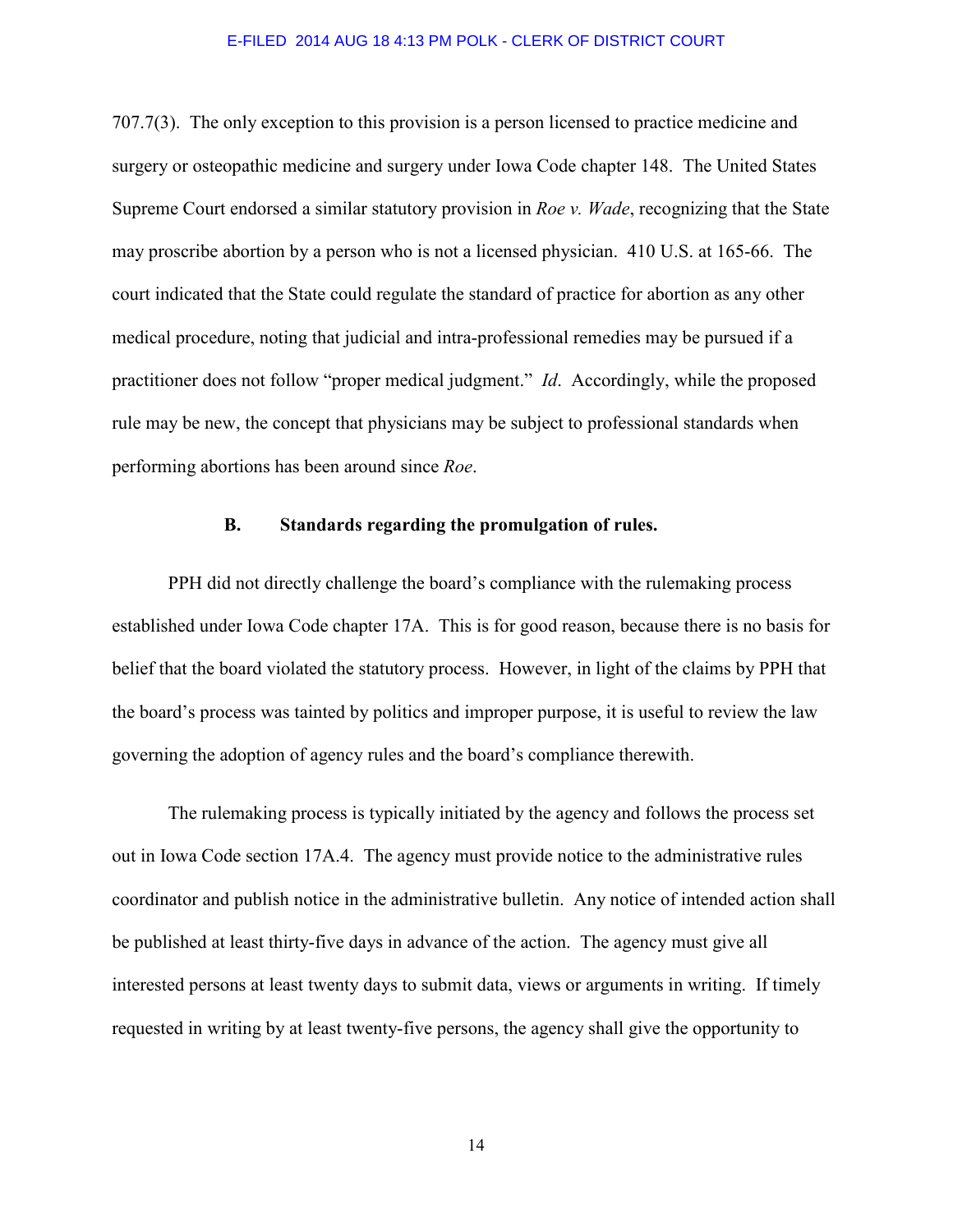make an oral presentation. The agency shall consider all written and oral submissions. The agency shall act within 180 days of the notice of the last date of oral presentation.

 Any proposed or adopted rule is subject to the review of the administrative rules review committee of the Iowa legislature, the governor, and the attorney general. Iowa Code section 17A.4(6). The administrative rules review committee consists of five senators (three chosen by the majority leader and two by the minority leader) and five representatives (three chosen by the speaker and two by the minority leader). Iowa Code section 17A.8(1). The administrative rules review committee, governor, or attorney general may object to all or part of the rule. Iowa Code section 17A.4(6). If an objection is filed by one of these three bodies, the burden of proof shifts from any challenger to the agency to prove that the rule is unreasonable, arbitrary, capricious, or otherwise beyond the authority delegated to it. This process provides an additional layer of review and protection by government bodies who have special expertise and knowledge of the legislative and rulemaking process.

 There is a second process to initiate the rulemaking process. Any interested person may petition an agency to adopt, amend, or repeal a rule. Iowa Code section 17A.7. Within sixty days from the submission of a petition, the agency shall deny the petition, initiate the rulemaking process established in section 17A.4, or issue some other rule if not required by section 17A.4.

 In this case, the board followed the rulemaking process established in the statute. The board received a petition for rulemaking. The board was required to act within sixty days. It acted within the sixty days by initiating the rulemaking process set in section 17A.4. It gave the proper notice, allowed for written and verbal comment, considered the comments provided, and make a decision within the timeframes provided. The record does not reflect any objections by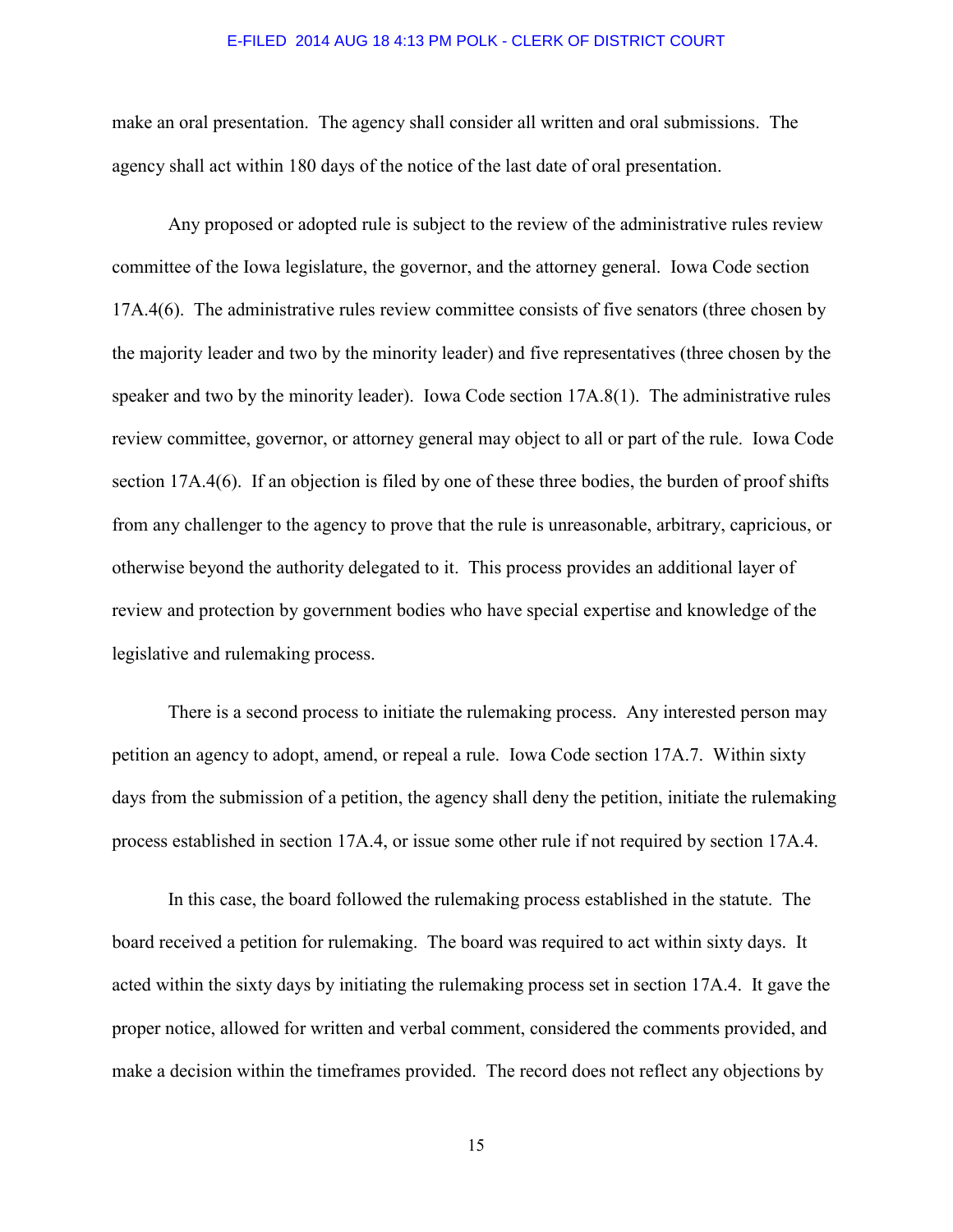the legislative rules review committee, the governor, or the attorney general. The board followed the legal process and any challenging party has the burden of proof to show that the rule is unreasonable, arbitrary, capricious, or otherwise beyond the authority delegated to it.

## **II. Claims made by PPH.**

## **A. Decision-making process – Section 17A.19(10)(j).**

 PPH's first challenge is based on Iowa Code section 17A.19(10)(j), which allows the court to reverse, modify, or grant other appropriate relief from agency action if it is:

> The product of a decision-making process in which the agency did not consider a relevant and important matter relating to the propriety or desirability of the action in question that a rational decision maker in similar circumstances would have considered prior to taking that action.

Neither party cited to any case law interpreting this subsection and the court did not find any case law interpreting that subsection in its research. However, Professor Bonfield described subsections (h), (i), (i), (l), and (m) in his report to be "specific examples of agency action that any reviewing court should overturn as unreasonable, arbitrary, capricious, or an abuse of discretion." Bonfield at 69. He stated his opinion that none of these amended provisions "really changes the law under the original IAPA section 17A.19(8)(g)," but should result in "somewhat more structured, informed, and systematic reviews by courts under the unreasonable, arbitrary, capricious, and abuse of discretion standards." *Id*.

 There are a number of decisions that define the standard for agency action that is unreasonable, arbitrary, capricious, or an abuse of discretion. Agency action is considered arbitrary or capricious when the decision was made "without regard to the law or facts." *Doe v. Iowa Board of Medical Examiners*, 733 N.W.2d 705, 707 (Iowa 2007) (*quoting Greenwood*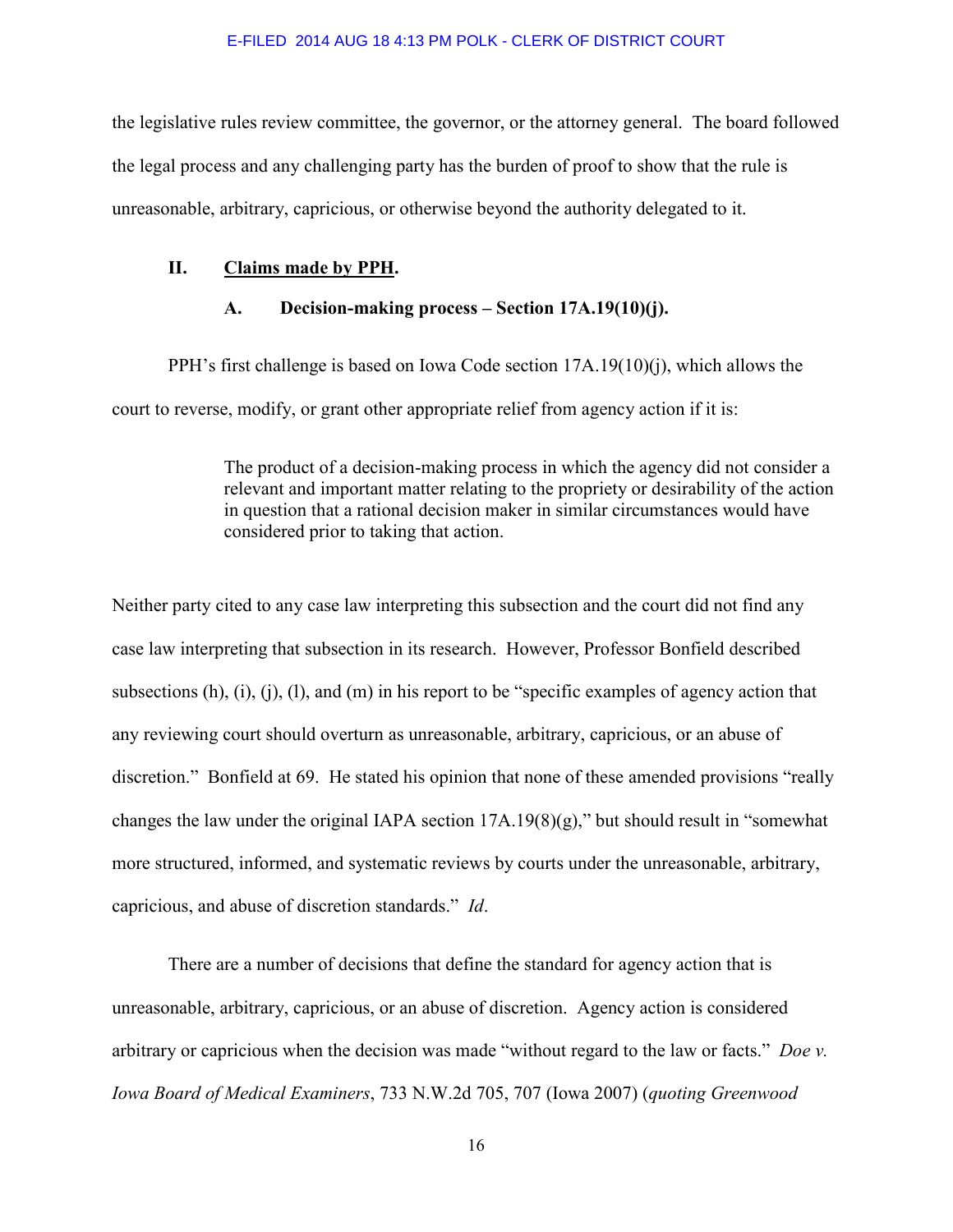*Manor v. Iowa Dep't of Public Health*, 641 N.W.2d 823, 831 (Iowa 2002)). Agency action is unreasonable if the agency acted "in the face of evidence as to which there is no room for difference of opinion among reasonable minds[.]" *Id.; see also Citizen's Aide/Ombudsman v. Rolfes*, 454 N.W.2d 815, 819 (Iowa 1990). The court typically defers to an agency's informed decision as long as it falls within a "zone of reasonableness." *S. E. Iowa Co-op. Elec. Ass'n v. Iowa Utilities Bd.*, 633 N.W.2d 814, 818 (Iowa 2001) (cite omitted). When considering claims under the unreasonableness standard, the courts generally affirm the informed decision of the agency, and refrain from substituting its less-informed judgment. *Al-Khattat v. Eng'g & Land Surveying Examining Bd.*, 644 N.W.2d 18, 23 (Iowa 2002).

 PPH raised several items that it contends the board did not consider when adopting the subject rule. Each is discussed under numbered headings below. As an initial matter, however, PPH argued that the process itself was irregular. During the course of the process, the board heard from several individuals and entities suggesting the process was proceeding more quickly than usual. The Iowa Medical Society (IMS) and Iowa Osteopathic Medical Association (IOMA) raised concerns that the board did not allow more time for review and to receive input from the medical community. (App. 173-74, 199). The board heard similar concerns about acting too quickly from legal counsel during consideration of the petition for rulemaking, and board members Ann Gales and Dr. Michael Thompson during the rulemaking process. None of these individuals or entities advocated against the merits of the rule itself, but regarding the process used to adopt the rule.

 There is no doubt that portions of the rulemaking process invited scrutiny, even though it technically complied with the legal requirements. The board acted on the petition for rulemaking only three days after it was received, and in contravention of advice from its in-house counsel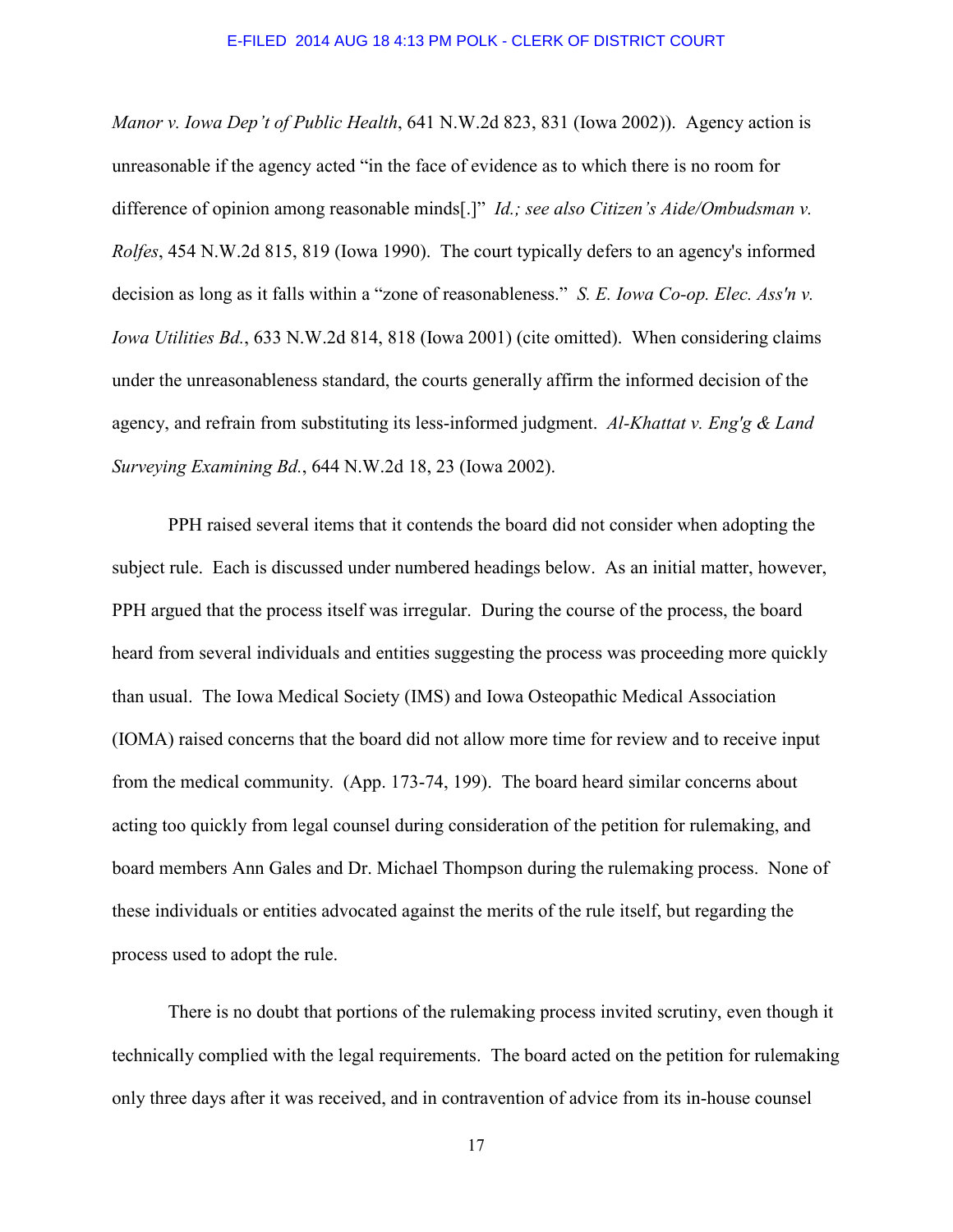and attorney general representative. The board's attorney represented at oral argument that the June 28, 2013 meeting was the only meeting scheduled within the sixty day period that it has to act on the petition, but the board could have scheduled another meeting within that period, even if by telephone. The governor's attorney was present at the June 28, 2013 meeting and advised the board it could proceed, which although correct legal advice, was contrary to the counsel given by the board' regularly assigned attorneys to take more time. Of course, the presence and advice given by the governor's attorney, even though she is also the State's rules review coordinator, attracts accusations that the process is more political than policy oriented. The board did little to temper such accusations by refusing to follow requests by professional trade groups such as IMS and IOMA to take additional time for before adoption to receive more input and engage in more discussion with stakeholders.

However, the board did consider these concerns and responded to them during its decision adopting the rule. One of the board members expressly stated at the time of adoption that he felt the board had sufficient time to study all materials, consider public input, and reach a decision on the rule. The board stated in its written statement following the adoption of the rule that its members studied the matter by reviewing medical research papers and a significant amount of public comments. The board stated that the rule was narrowly drafted and limited to standards of practice that physicians must use before conducting medical abortions.

 PPH's point is not really a direct challenge, but more of a setup for other arguments under section  $17A.19(10)(i)$ . The focus of subjection (j) is on the failure to consider a "relevant" and important matter" relating to the action in question. The argument that the board's process was irregular and taken too quickly is not a failure to consider a "relevant and important matter,"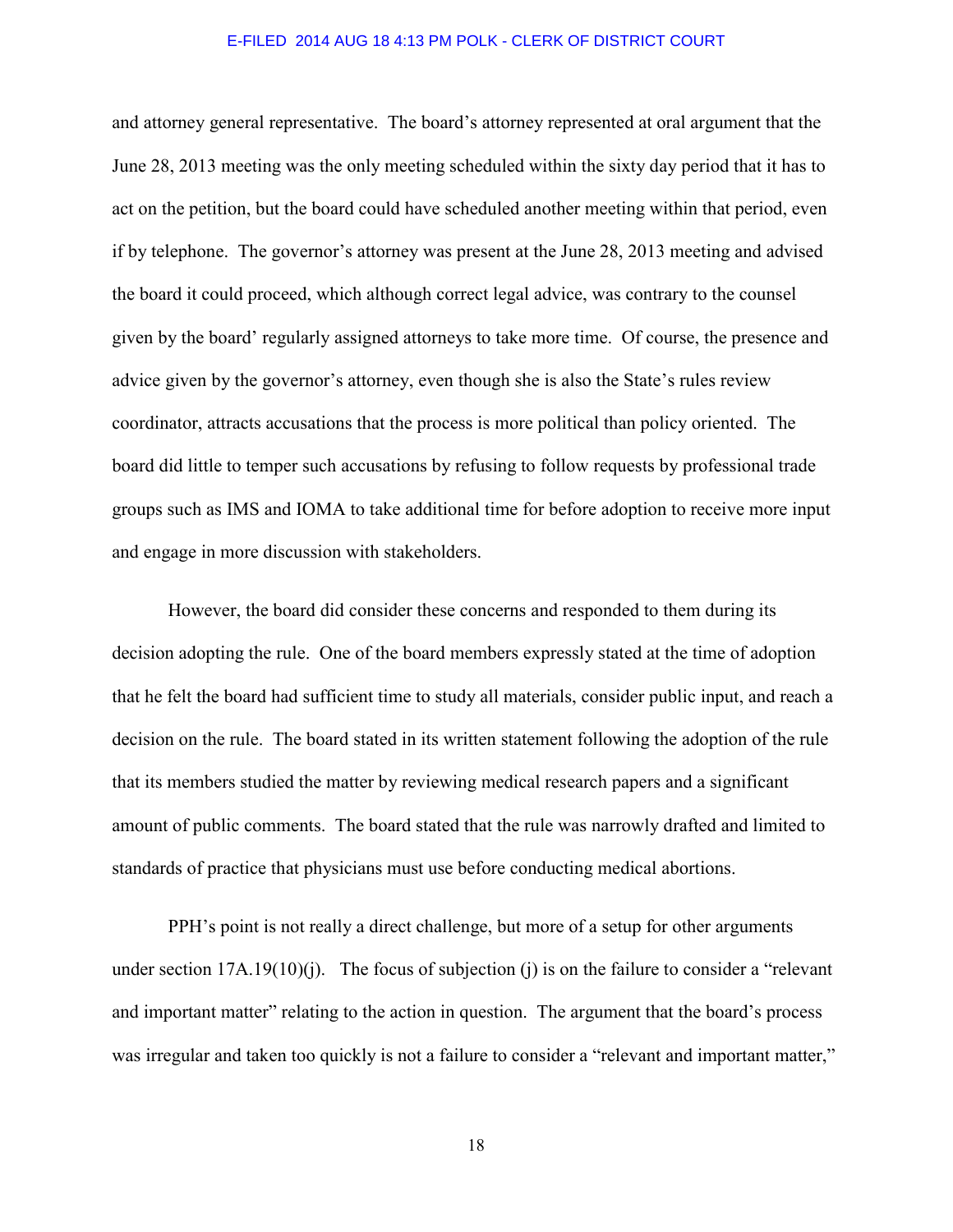but is offered to show that the board's haste in acting led to its failure to consider relevant and important matters relating to the proposed rule.

 While the court appreciates the point made by PPH and has considered its claims in that context, it is important to remember that the time spent on the deliberative process was within the statutory requirements for the adoption of rules. The purpose of the statute is to establish standards for notice, public comment, and a deliberative process. The board received considerable information and input from the public as part as the board complied with the statutory process.<sup>5</sup> Even if the board usually takes more time when adopting rules concerning standards of practice, the board's compliance with the statute demonstrates that the process was reasonable from a notice and opportunity-to-be-heard standpoint, absent some showing to the contrary.

## 1. Failure to consider past "policy" concerning PPH's telemedicine abortion

program. PPH first claimed that the board failed to consider "its own past policy" concerning PPH's telemedicine abortion program. PPH claims that the board adopted a policy finding the program to be safe when it investigated two PPH doctors in 2010 and did not impose disciplinary action. The board responded with two arguments: 1) it did consider the prior action in 2010 (*see* App. 94) and 2) the board adopted no policy in 2010.

 The board's written statement regarding the rule shows that it did consider the 2010 investigation when deciding to adopt the rule. The board stated that it had not previously adopted a rule or initiated a rulemaking process on telemedicine medical abortion services. The board also stated that the board membership had completely changed over the prior three years,

l

 $5$  The board also provided some additional notice not required by statute – it issued a press release setting the public hearing approximately a month before the hearing and it posted public comments to the proposed rule online for the public to see.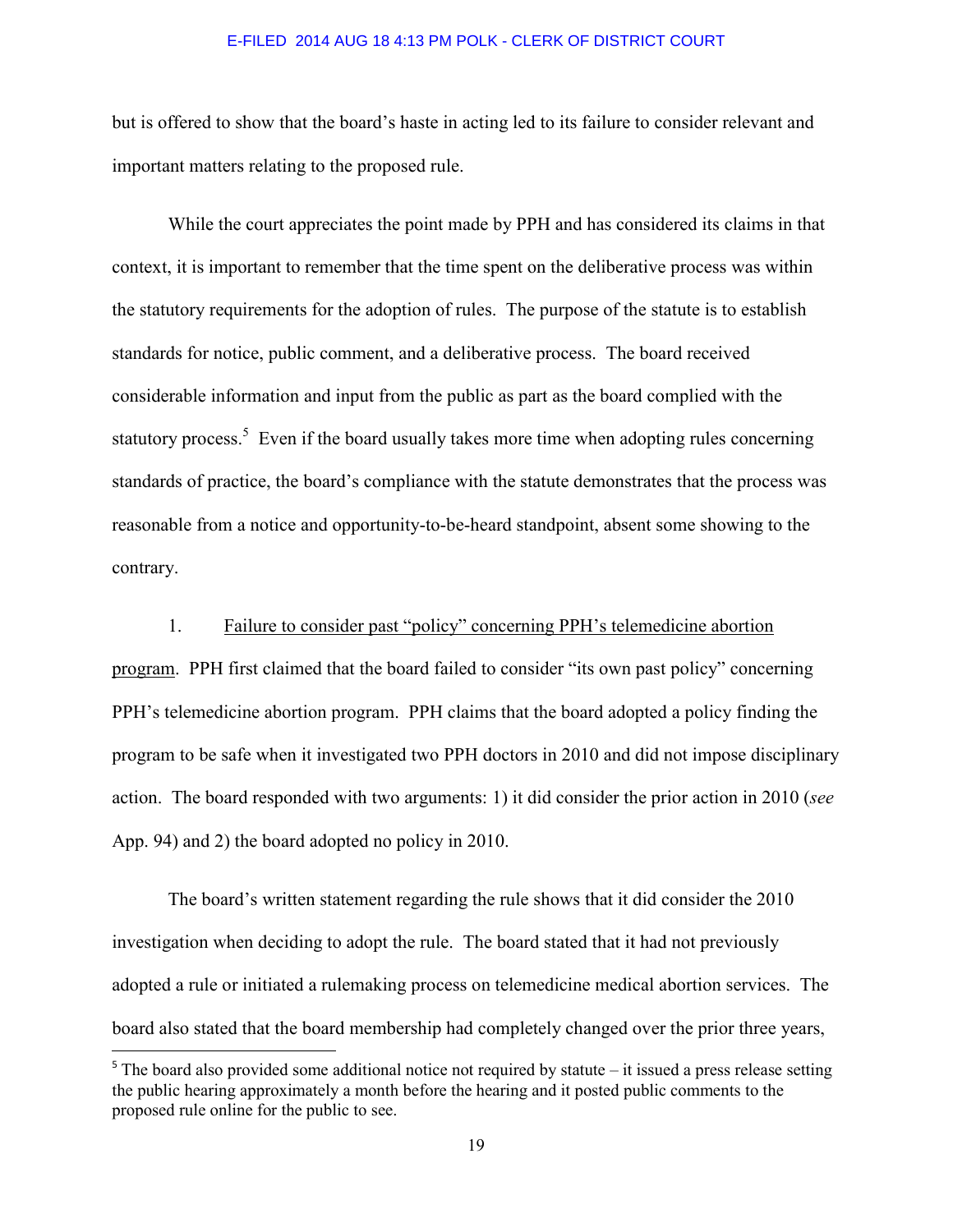giving the present board reason to consider the health and safety concerns with the practice. The written statement demonstrates compliance with the requirements in section 17A.19(10)(j).

 The board's action in 2010 was not a "policy" as argued by PPH. The Iowa Administrative Procedures Act defines a "rule" as an "agency statement of general applicability that implements, interprets, or prescribes law or policy[.]" Iowa Code section 17A.2(11). An agency cannot rely on an agency statement of general applicability that implements policy without going through the rulemaking process. *Anderson v. Iowa Dep't of Human Services*, 368 N.W.2d 104, 108 (Iowa 1985). The board did not adopt a rule on telemedicine medical abortion in 2010, nor did it even initiate a rulemaking process. The board may have had any number of reasons for not proceeding with a disciplinary process after receiving complaints in 2010, but even if it dismissed the complaints because it considered PPH's process to be safe, that decision cannot be considered to be policy. The rule under review in this action is the first attempt by the board to set policy regarding a standard of care for medical abortion.

 Even if the board had previously adopted a policy or rule, there is nothing in the statute or governing law that would prevent it from reconsidering, revising, rescinding, or amending the rule. One of the purposes of the statute allowing an interested person to petition for rulemaking is to seek the repeal of a rule. *See* Iowa Code section 17A.7(1). In fact, the legislature requires each agency to review its rules every five years to identify rules that are outdated, redundant, or inconsistent or incompatible with statute or the agency's own rules. Iowa Code section 17A.7(1). An agency clearly has the discretion and power to change any rule that it has previously enacted. There was no prior rule governing medical abortions by telemedicine, but even if there had been, the board would have had the power to review and change it, just as future boards will have the opportunity to review and consider changes or rescission of this rule.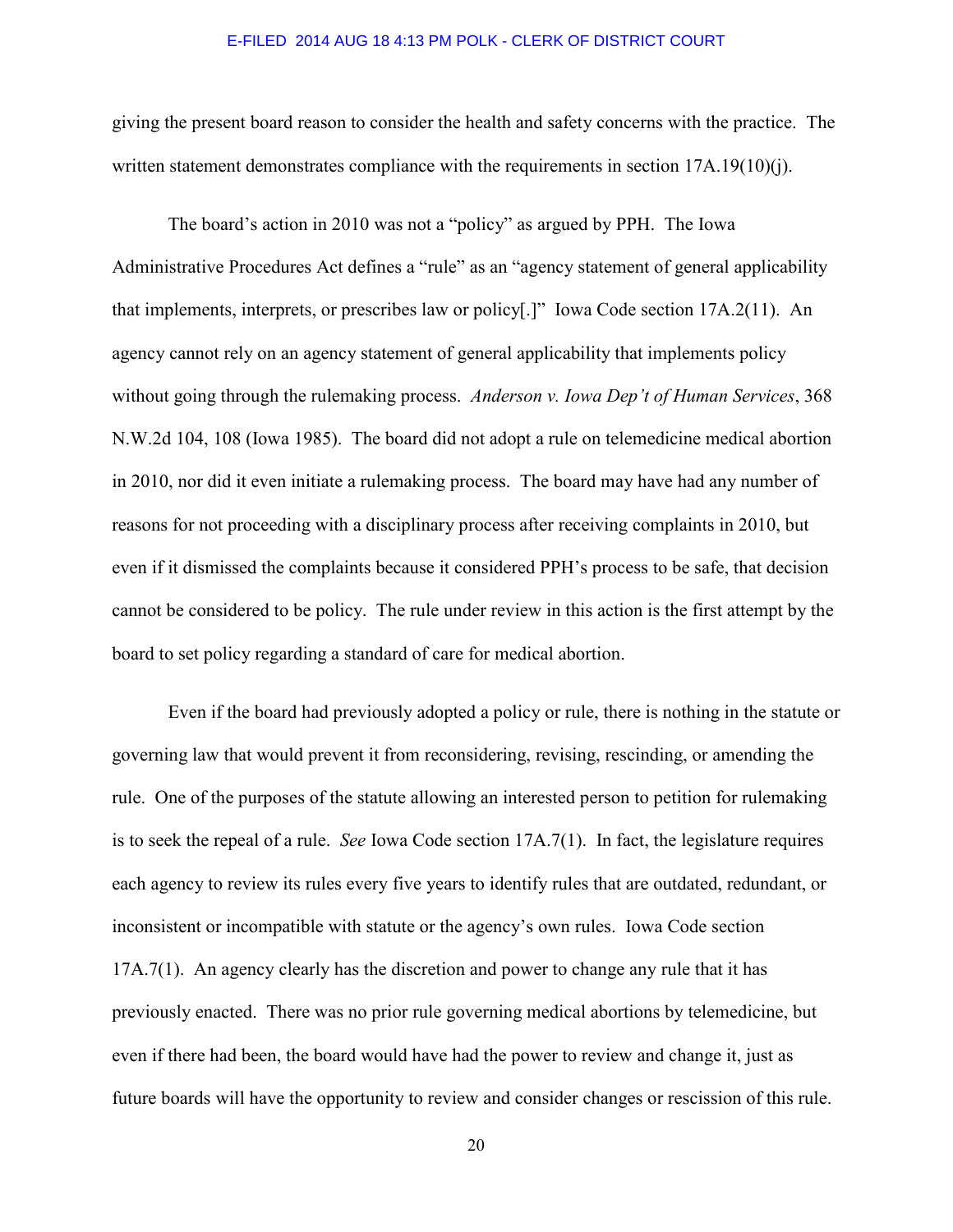2. Failure to consider standards for the practice of telemedicine generally. PPH claimed that the board failed to consider its own policies and other policies favoring telemedicine generally. The board's written statement shows that it did consider the impact the rule might have on telemedicine services generally. (App. 94-95). The board determined that the rule was narrowly focused and would not prevent it from considering a broader rule in the future.

 This is not the first time the board has adopted rules focusing on a narrow standard of practice. For example, the board has adopted a rule establishing a standard of practice regarding pain management. *See* 653 IAC 13.2. That rule requires the physician to conduct a physical examination and comprehensive medical history prior to the initiation of treatment. 653 IAC 13.2(5)(a). This shows that the board has not singled out medical abortions as the only procedure to require a physical exam.<sup>6</sup>

Further, as pointed out by the board in its brief, a physical exam is the norm for the treatment of any type of medical illness or condition, in that a patient must typically see a doctor before getting a prescription to treat conditions as routine as ear infections. There is nothing in the record to show other contexts in which the board has either allowed or tolerated a practice of telemedicine without any physical exam by a physician. The board's rule cannot be considered unreasonable for not considering all possible uses of telemedicine.

 3-5. The board failed to look at the actual facts of PPH's telemedicine program. PPH argued that the board failed to look into the actual facts of PPH's program and the role of PPH's physicians within the program. PPH also argued that its program was as safe as other abortion services. The court's review of the public hearing, the board's minutes of the meeting in which

 $\overline{a}$ 

<sup>&</sup>lt;sup>6</sup> The board has adopted other specific standards of care in chapter 13 of its rules.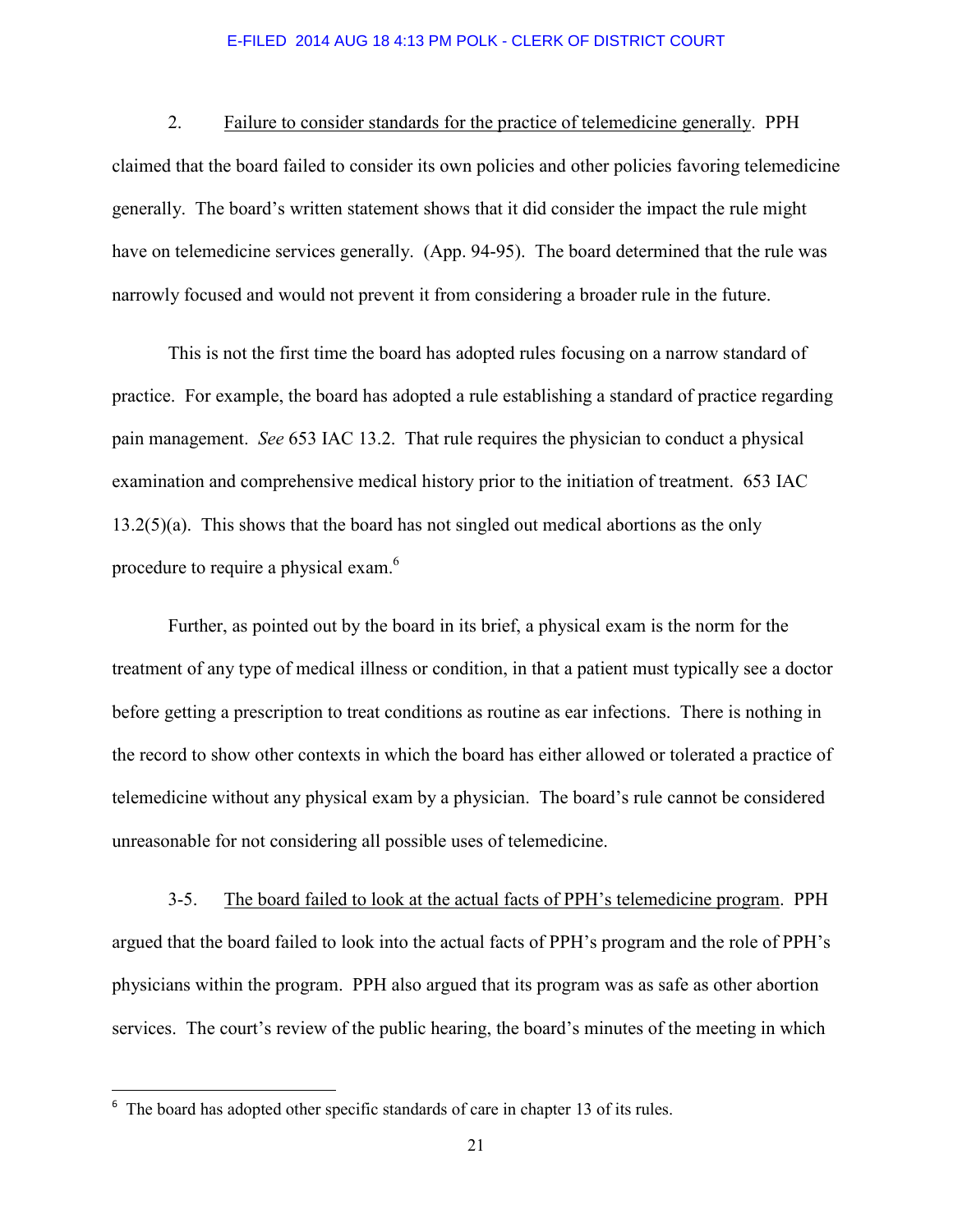it approved the rule, and the board's written statement shows this is flatly not true. There was considerable debate at the public hearing among PPH and other opponents of the rule, supporters of the rule, and the board itself regarding the need for a doctor to conduct an in-person physical exam of the patient before prescribing the medication that would induce an abortion. The board specifically referenced written statements and studies offered by PPH at the public hearing. The record shows that the board understood PPH's protocol and reviewed studies submitted, but disagreed with PPH when setting the standard of practice.

 The crux of the board's decision to adopt the rule is that an in-person physical examination should be done before prescribing abortion inducing drugs. There are legitimate reasons to support the board's decision. First, the board cited to various conditions that are risk factors for using mifepristone and misoprostol (such as ectopic pregnancy or undiagnosed adnexal mass) and other conditions for which there is no data as to the safety or effectiveness of the drugs (such as hypertension or severe anemia). The board cited to studies in which women died due to the failure to diagnose ectopic pregnancy. The board felt it important to the health and safety of the public that the treating physician conduct a basic in-person physical exam to exclude the list of exclusionary factors that have not been deemed safe by study.

Second, the board expressed concern with the quality of the ultrasound performed to determine the gestational age of the embryo. Under either of the primary protocols for use of medical abortion, it is critical to determine the gestational age because the drugs are only safe is used early in the pregnancy – within forty-nine days of gestation under the FDA-approved protocol and within sixty-three days of gestation under the protocol used by PPH. Also, the board found that a basic physical exam is needed in all cases to exclude risk factors, and a pelvic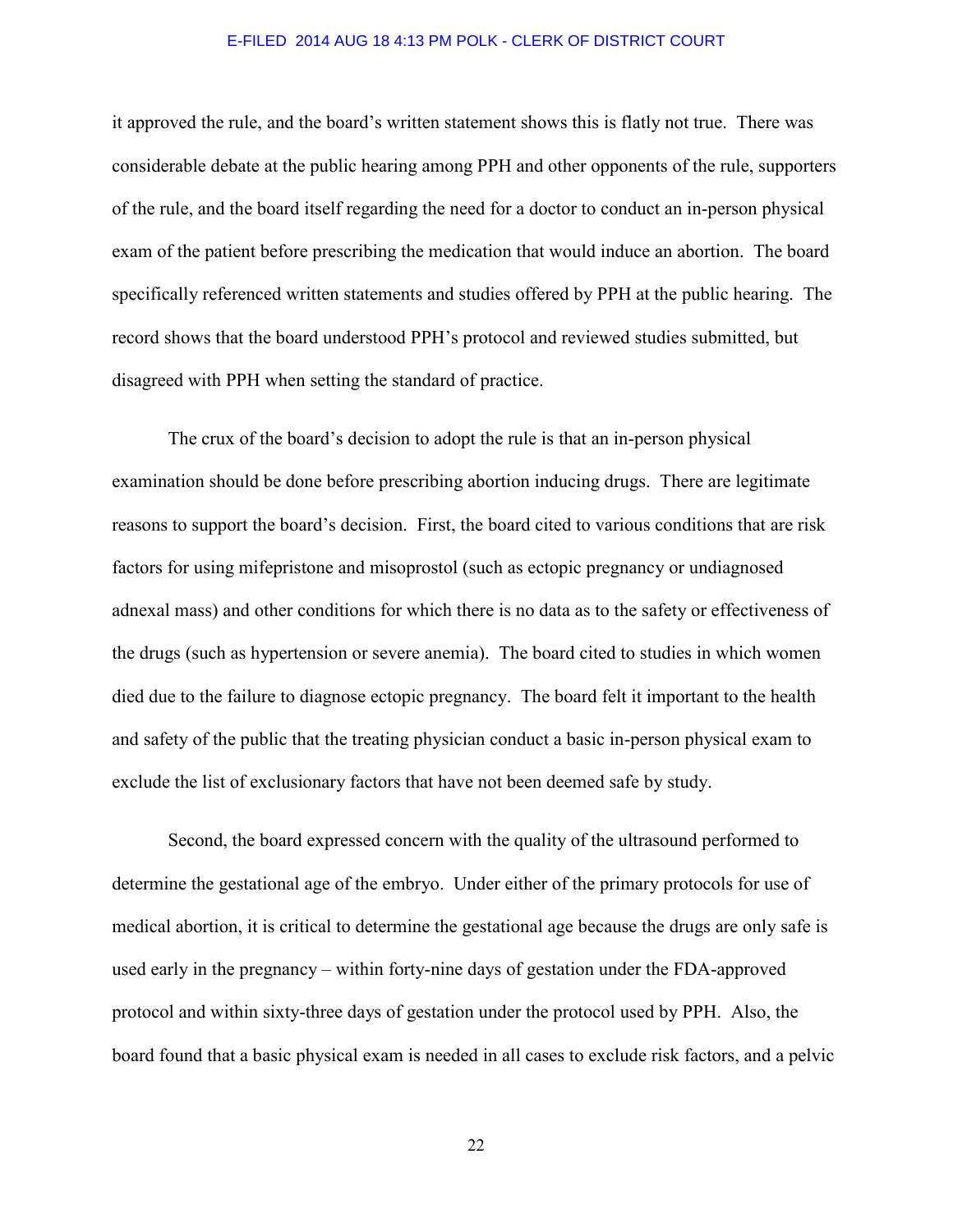exam may be needed in some cases to corroborate ultrasound findings and properly determine gestational age.

Additionally, the board found that an in-person examination may strengthen the patientphysician relationship. The board found that a personal meeting between physician and patient may reinforce the need to return for a follow-up examination, and thus increase the likelihood of the follow-up exam. A follow-up exam is required under any of the primary protocols for medical abortion, including the protocol used by PPH.

 The board's adoption of the rule is one that is precisely within the expertise of the board of medicine and not one to be decided by the court. The board includes seven physicians who are educated, trained, and experienced in the practice of medicine. Iowa Code section 147.14(1)(b) *see also* Iowa Code section 146.16(1) (requiring each physician to have been in practice for five years). The board's decision is supported by the opinions of other physicians and health care professionals who testified at the public hearing and submitted documents as part of the public record. The petition for rule-making itself was signed by five physicians. The board's decision is supported by its reasoning that a physician needs to conduct a physical exam, which the board generally considers to be "the cornerstone of good medical care." (App. 95). The FDA standards also require a physical examination. The record shows that sixteen states have taken action to require a physician to be physically present before prescribing an abortion inducing drug. The record does not show any state that has formally approved the medical abortion by telemedicine protocol used by PPH.

 PPH's position that its protocol is safe and serves the welfare of the public also has support in the record, most significantly from the testimony and study performed by Dr. Daniel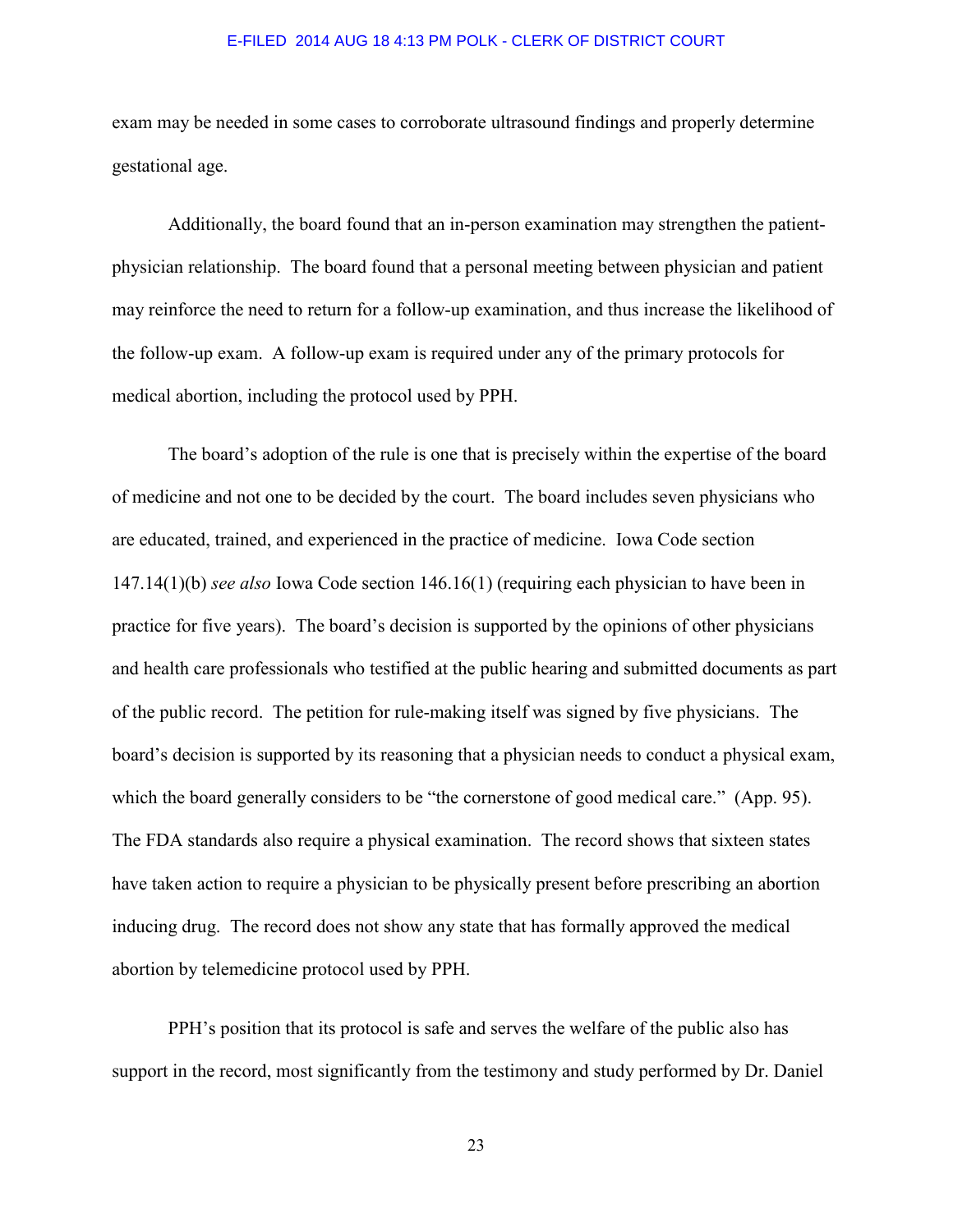Grossman. However, it is not for the court to review medical studies and determine which is the most persuasive. If it did so, it would be substituting its judgment for that of the board of medicine. The only question for the court is whether the board considered the information submitted by PPH and other opponents of the rule. The board clearly considered the information provided by PPH, but disagreed with PPH's opinions and ultimately determined that the proposed rule better met the board's goal of protecting the safety and welfare of Iowans.

 6-8. The rule will create a hardship for rural Iowa women. PPH's points six through eight are similar will be discussed as a group. PPH has been able to provide medical abortions at more clinics through telemedicine, making medical abortions more accessible to rural Iowa women. Without the availability of telemedicine medical abortions, PPH argued that women will need to travel further, which will lead to delays, which, in turn, will increase risks. PPH argued that these obstacles may lead more women to illegal abortions.

 This argument is, once again, not a matter of the board failing to consider PPH's position, but disagreeing with it. The board specifically considered the argument that the rule would limit rural Iowa women's access to medical abortions. (App. 94). The board did not dispute that the rule would result in medical abortions being conducted in fewer locations. Rather, it responded by finding that all women in Iowa should be entitled to the same high level of health care, whether they live in rural or urban Iowa. The board found that the rule best protects all patients' health and safety. The board's reasoning is not unreasonable and must be granted deference by the court.

 9. The board ignored basic facts about the FDA approval process. Next, PPH argued that the board did not consider facts regarding the FDA approval process. There is no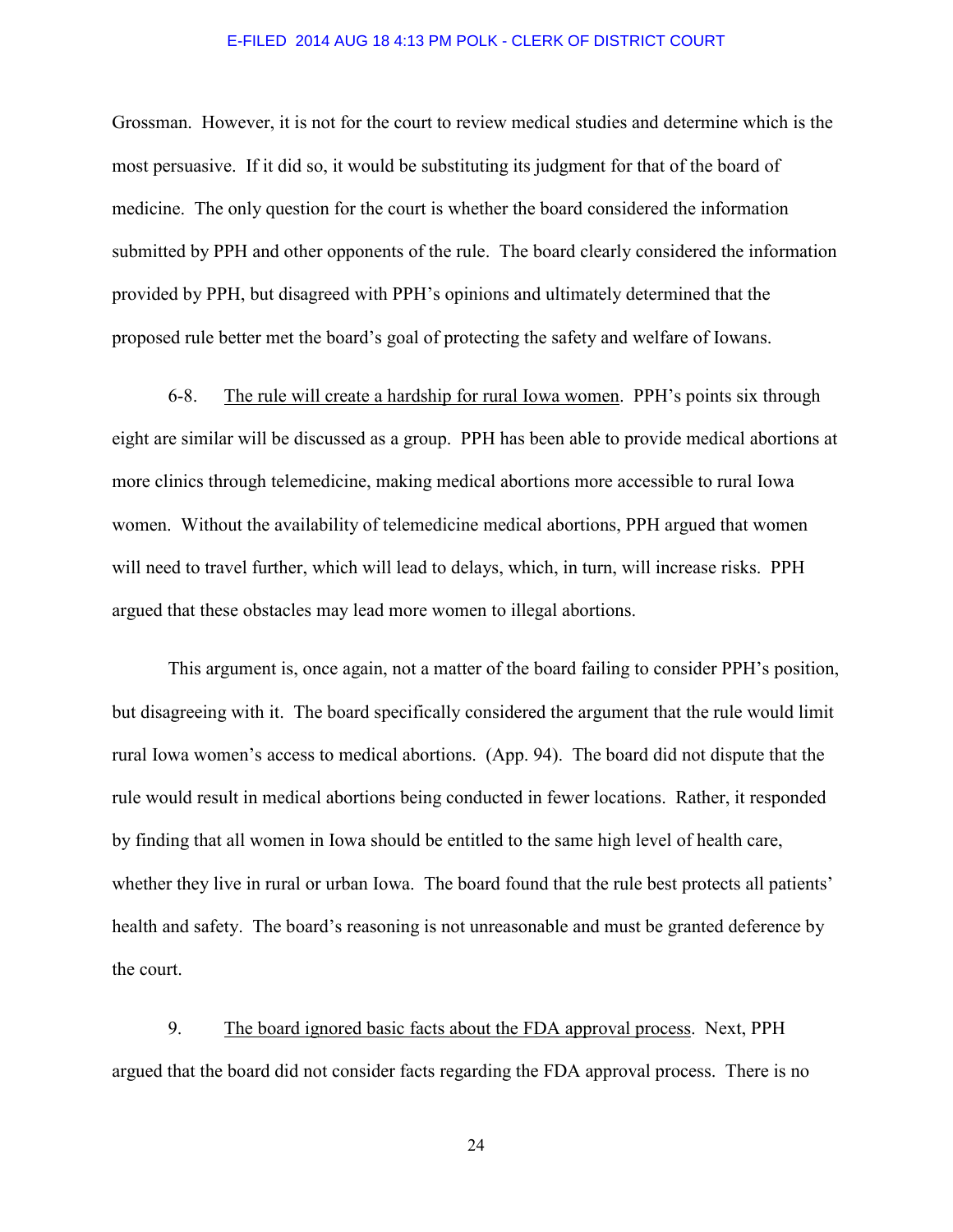evidence to suggest that the board ignored evidence submitted regarding the FDA approval process. In fact, the proposed rule would not prohibit some aspects of PPH's protocol, such as the sixty-three day timeframe to use mifepristone and misoprostol in combination. The FDA has only approved a protocol up to forty-nine days of gestation, but the board's rule does not limit medical abortions to forty-nine days. The rule would allow women to receive a medical abortion within sixty-three days of gestation if they meet the physical exam requirement and other requirements of the rule.

 10-11. Use of office staff to perform exams. PPH's final point is that some aspects of a physical exam, such as vital signs and ultrasounds, are routine tasks frequently performed by nurses and medical assistants. PPH claimed that it provided information to show staff members were qualified to perform ultrasounds. The board did express some of those concerns, but its concerns went deeper than whether CMAs could perform ultrasounds.<sup>7</sup> Again, the board's central concern was that a doctor be present to conduct a physical exam before the abortion. The board considered the information provided by PPH, but came to a different conclusion as to the required standard of practice.

# **B. Not required by law and negative impact – Section 17A.19(10)(k)**

 PPH's second claim is under Iowa Code section 17A.19(10)(k), which allows reversal if the agency's action is:

> [n]ot required by law and its negative impact on the private rights affected is so grossly disproportionate to the benefits accruing to the public interest from that action that it must necessarily be deemed to lack any foundation in rational agency policy.

l

<sup>&</sup>lt;sup>7</sup> Susan Thayer, the former long-time PPH employee who testified at the board's public hearing, stated that she was told that she would be expected to perform ultrasounds, even though she was a center manager and had no medical training at all.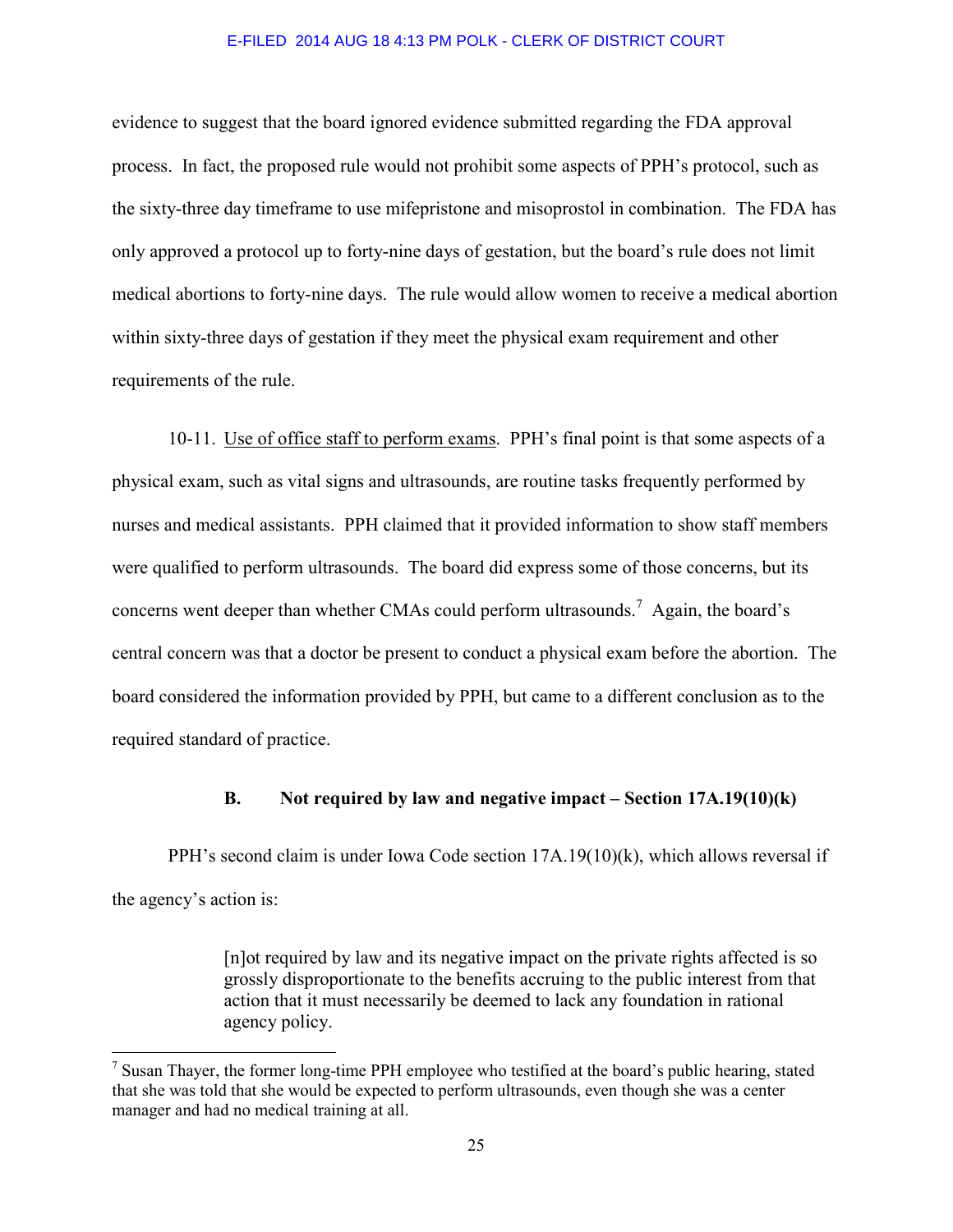Subsection (k) is one of the subsections which Professor Bonfield described as a more structured version of the unreasonable, arbitrary, capricious, and abuse of discretion standard that was previously part of chapter 17A. Accordingly, PPH's claim under this section will be reviewed with that standard in mind. *See Zieckler v. Ampride*, 743 N.W.2d 530, 532-33 (Iowa 2007) (applying the unreasonable, arbitrary, capricious, or abuse of discretion standard to a claim made under subsection (k)).

 This argument amounts to a reiteration of points made above. PPH argued that the rule serves no public health benefit and would deprive accessible, safe, and early abortion services to hundreds of Iowa patients per year. However, both points are a matter of debate. The board determined that a physical exam was important to protect Iowa patients, and in doing so, disagreed with PPH's argument that its protocol was just as safe. The board did not dispute that the rule might result in the PPH closing clinics, and thus make access to medical abortions less convenient to Iowans in those areas. Instead, the board found that the benefits of providing a higher standard of practice outweighed the convenience factor. While abortion may not be convenient and may cost more money due to driving distance, the rule would not deprive Iowa patients of medical abortions. At the very least, the court cannot find that the negative impact of the board's rule is so grossly disproportionate to the benefits accruing to the public interest that it must necessarily be deemed to lack any foundation in rational agency policy.

# **C. Improper purpose – Section 17A.19(10)(e).**

 PPH next argued that the board's decision to adopt the rule should be reversed under Iowa Code section 17A.19(10)(e), which allows court action if the agency action is: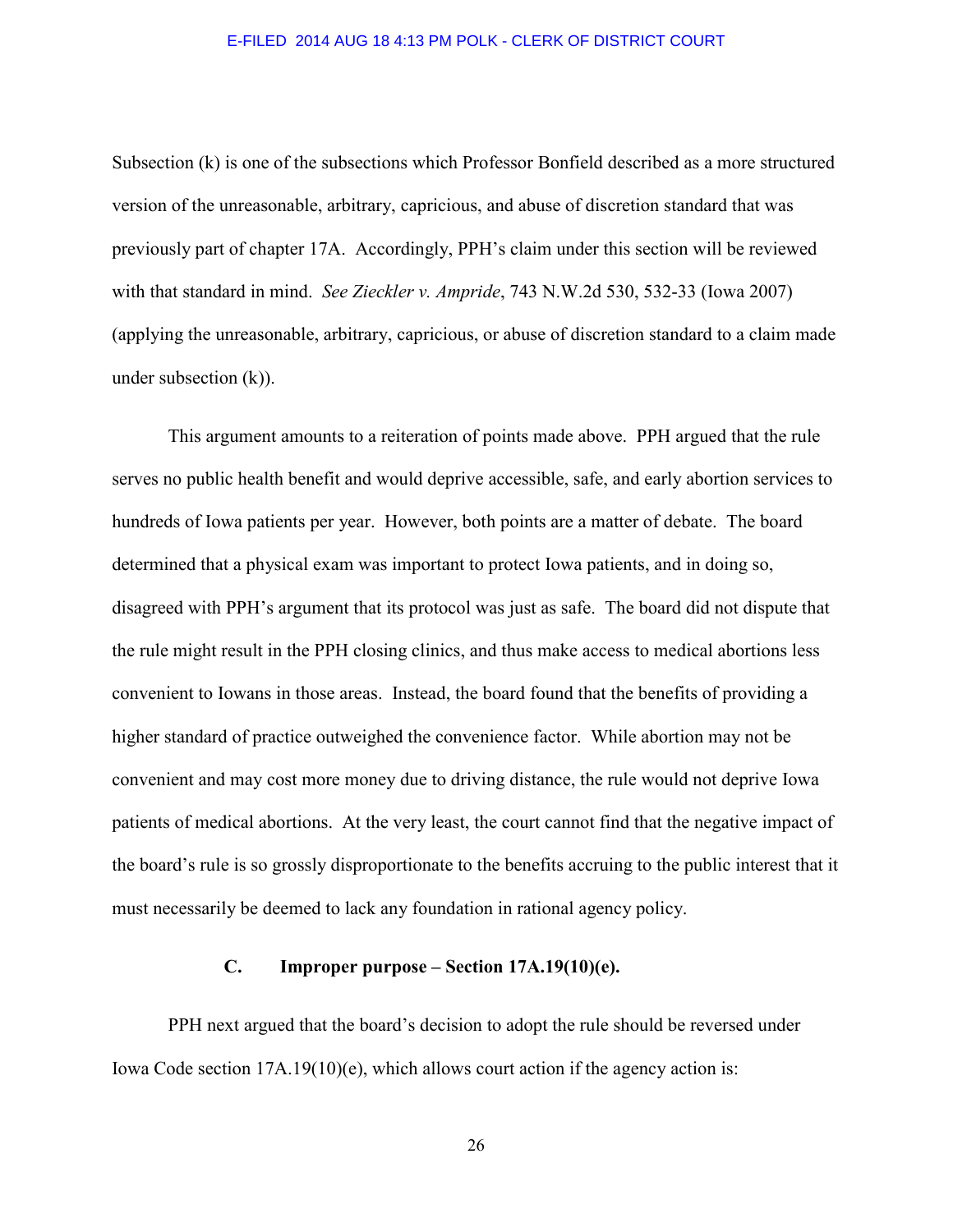[t]he product of decision making undertaken by persons who were improperly constituted as a decision-making body, were motivated by an improper purpose, or were subject to disqualification.

Professor Bonfield offered no real explanation for new subsection (e), other than (d) and (e) were "beneficial, clarifying elaborations" of original sections 17A.19(8)(d) and (e). Those original subsections simply permitted reversal when (d) made upon unlawful procedure, or (e) affected by other error of law. *Iowa Farm Bureau Federation v. Environmental Protection Comm'n*, 2014 WL 3377072, N.W.2d , n. 8 (Iowa July 11, 2014).

 In *Iowa Farm Bureau*, the Iowa Supreme Court considered a challenge to rulemaking under subsection (e). The plaintiff objected to a rule adopted by the Iowa Environmental Protection Commission (EPC), in part, because one of the commission members appointed by Governor Culver was employed by a nonprofit environmental organization and had taken an advocacy position on the subject matter of the proposed rules. *Id*. at 2. In fact, as part of her full-time job, the commission member had developed proposed rules that were presented to the agency as part of a petition for rulemaking, and she was active in pushing the agency to initiate the rulemaking process. The commission member was recognized as a lead person among environmental groups advocating for the rule proposed in the petition.

The court held that subsection (e) was generally intended to "incorporate general conflictof-interests standards and enable judicial development of these standards." *Id*. at \*8. Important to this case, the court found that the standard for judging conflicts of interest in a rulemaking context are much more lenient than judging conflicts in the judicial setting of a contested case. *Id*. at \*10-11.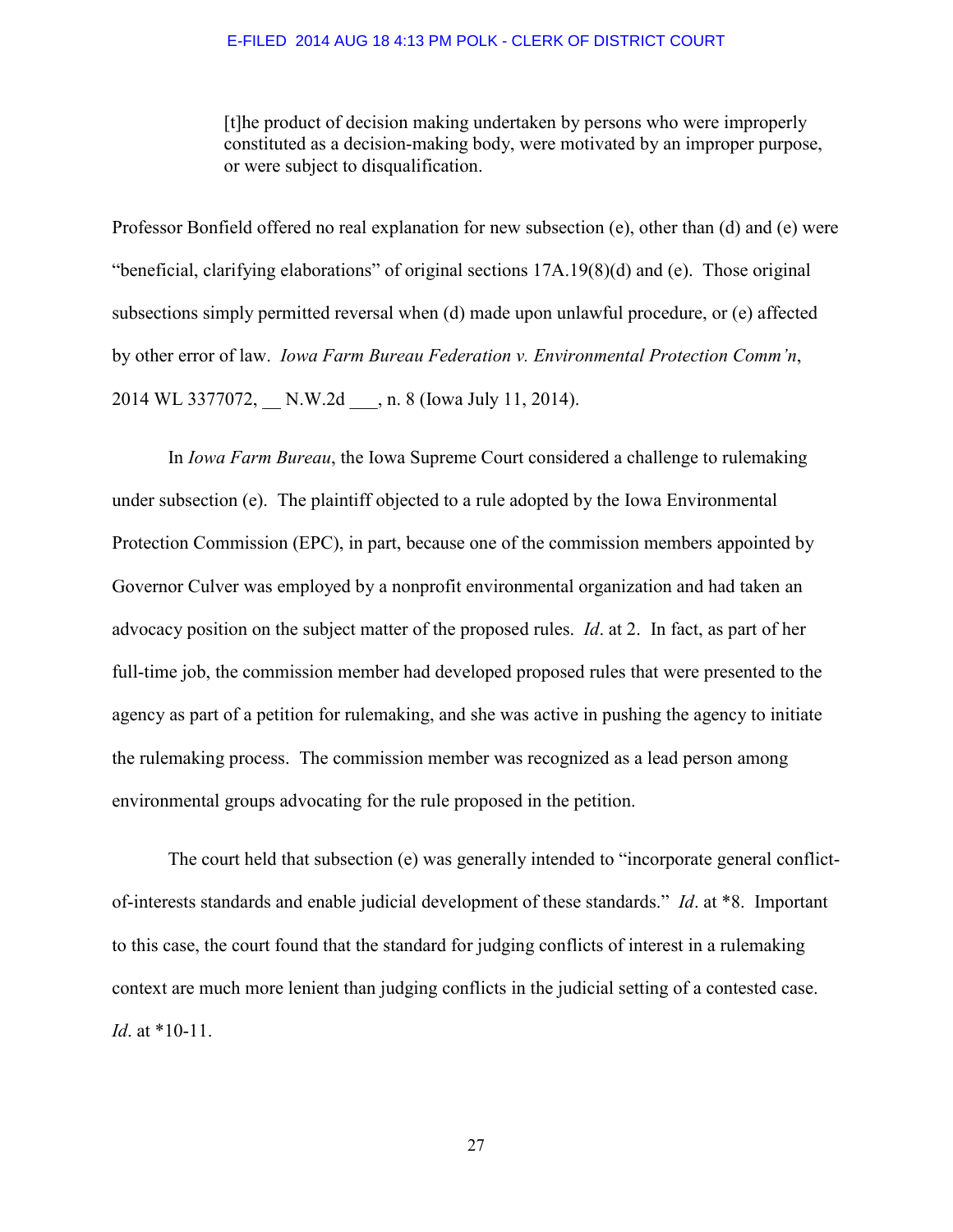The court started by generally recognizing the ability of the governor to develop policy within the executive branch through the appointment of board and commission members with compatible views:

> [A] governor, as the top-elected representative of the people, has always had the ability to shape the overall perspective and direction of commissions through the power of appointment. Thus, the "political considerations" excluded from the appointment process by statute do not normally extend to the ability of a governor to appoint Commission members who have particular views about subjects expected to come before the Commission that may be consistent with the views of the Governor or the political party of the Governor. Instead, this concept reflects the basic nature of governing through public elections and is deeply embedded within the executive and legislative branches of government.

*Id.* at \*5-6. Agency decision-makers must "consider in good faith, and to objective evaluate, arguments presented to them; agency officials, however, need not be subjectively impartial." *Id*. at \*15 (cites omitted). Favoring a specific rule over another is not a basis for disqualification absent evidence that the member's view "could not be changed by the rulemaking proceedings that were to follow." *Id*. The court established the following standard in considering challenges to rulemaking based on an improper purpose claim:

> we think a district court may vacate a rulemaking on the ground of bias upon no less than a showing by clear and convincing evidence that the administrator has undertaken the agency action with an "unalterably closed mind," thereby making their action "motivated by an improper purpose.

*Id*. To emphasize the difficulty in meeting this standard, the court cited to a federal decision finding that no court had ever, under any standard, disqualified an agency administrator from participating in an informal rulemaking process based on bias. *Id*. at 16 *citing Lead Industries Association, Inc. v. Environmental Protection Agency*, 647 F.2d 1130 (D.C. 1980). Applying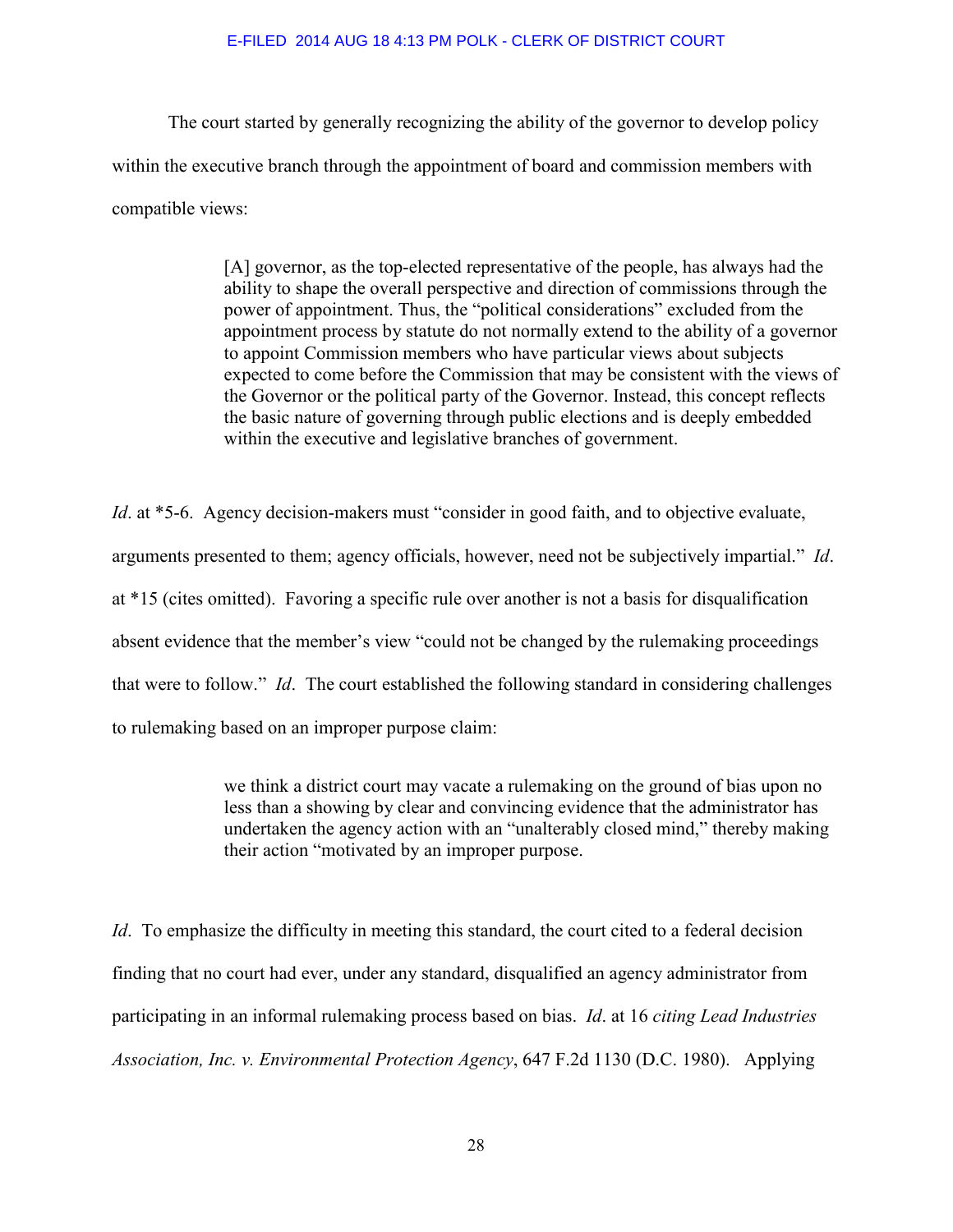these standards, the court found that the EPC member was not disqualified from approving the rule notwithstanding her prior research and advocacy on the same issues. *Id*. at 17.

 PPH's primary argument focused on the role of board member Monsignor Frank Bognanno. On August 20, 2010, prior to his appointment to the board, Monsignor Bognanno sent a letter to the board asking it to take action to end telemedicine abortions. (App. 560). His letter centered on the protection of a "pre-born child," and not the standard of care to conduct medical abortions. Following the petition for rulemaking in 2013, now as a board member appointed by Governor Branstad, Monsignor Bognanno sent emails to board members with attachments that supported adoption of the rule. (App. 561-612). The attachments include information from PPH sources, other articles, and some personal stories regarding medical abortion. Each of the attachments concerned medical abortions, and not just abortion generally. Monsignor Bognanno voted to accept the petition for rulemaking and to adopt the proposed rule. In his public comments during the adoption of the rule, Monsignor Bognanno focused on the standard of medical care and not his beliefs on abortion generally. (App. 519).

 There is very little difference between Monsignor Bognanno's actions and that of the EPC member in the *Iowa Farm Bureau* case. Both cases involve individuals who took a position on an issue prior to joining the agency, pushed and advocated for the rule consistent with their prior position, and voted for adoption. In some ways, the commissioner member in *Iowa Farm Bureau* was more involved prior to joining the commission because she had drafted a petition for rulemaking that ultimately led to adoption of a rule that was closely aligned with that view.

 The one concern here, in comparison to *Iowa Farm Bureau*, is that the statute governing the EPC not only requires five of its members to be actively engaged in delineated practice areas, but all members to have knowledge of the subjects embraced by the agency's governing laws.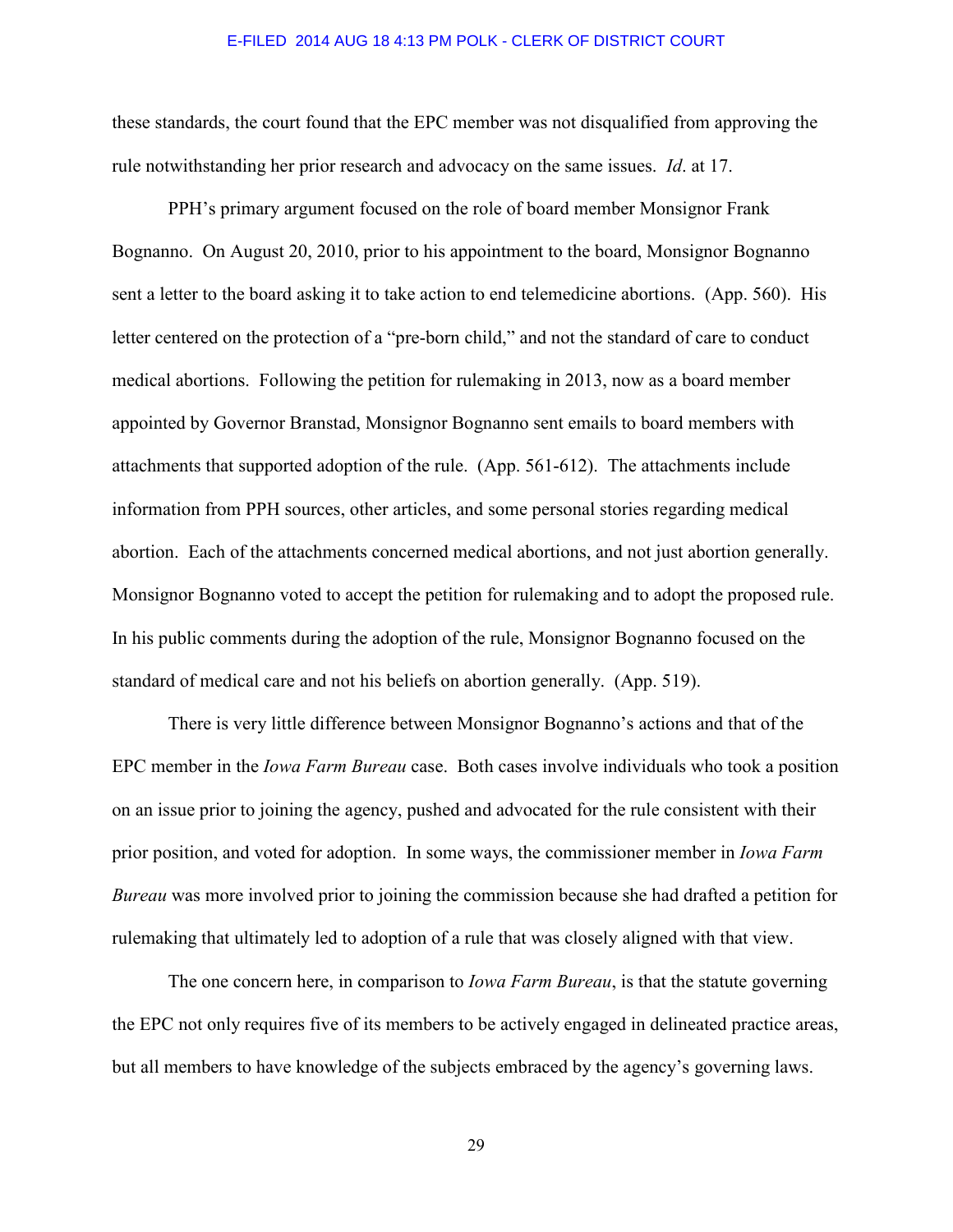*Id*. at 5 *citing to* Iowa Code section 455A.6(1). The statute governing the board's membership requires seven physician members, but sets no requirements for the three public members. Monsignor Bognanno is one of the public members. So, while EPC members could be expected to arrive with some preconceived ideas on policy issues relative to the mission of the agency based on their knowledge of the subject area, the same would not necessarily hold true of public members on the board of medicine. Further, Monsignor Bognanno's opposition to abortion went beyond issues of standards of medical care that are the province of the board.

 After considering the entire record, the court cannot find Monsignor Bognanno engaged in an improper purpose based on the high standard set by the Iowa Supreme Court in *Iowa Farm Bureau*. Monsignor Bognanno may oppose all abortion, but the record demonstrates that he focused his attention on medical abortion and the applicable standard of care. The materials he sent to other board members focused on medical abortion, and his public comments were limited to the standard of care for medical abortion. Even though he might personally choose more limits or even a total ban on abortion, the rule he supported does not ban abortion in general, nor does it ban medical abortion specifically. His vote in favor of the rule was supported by seven other board members including six of the seven physician members. There is not clear and convincing evidence to show that Monsignor Bognanno's participation in the adoption of the rule was improper as defined by the Iowa Supreme Court.

 PPH also argued that the petition for rulemaking was improper because it was supported by individuals who seek a total ban on abortion. The improper purpose provision is directed at the decision-maker, and not the intent of the individuals who request agency action. Whatever the intent of the individuals who seek the rulemaking, the court must focus on the action taken by the agency, and not that of the parties seeking rulemaking.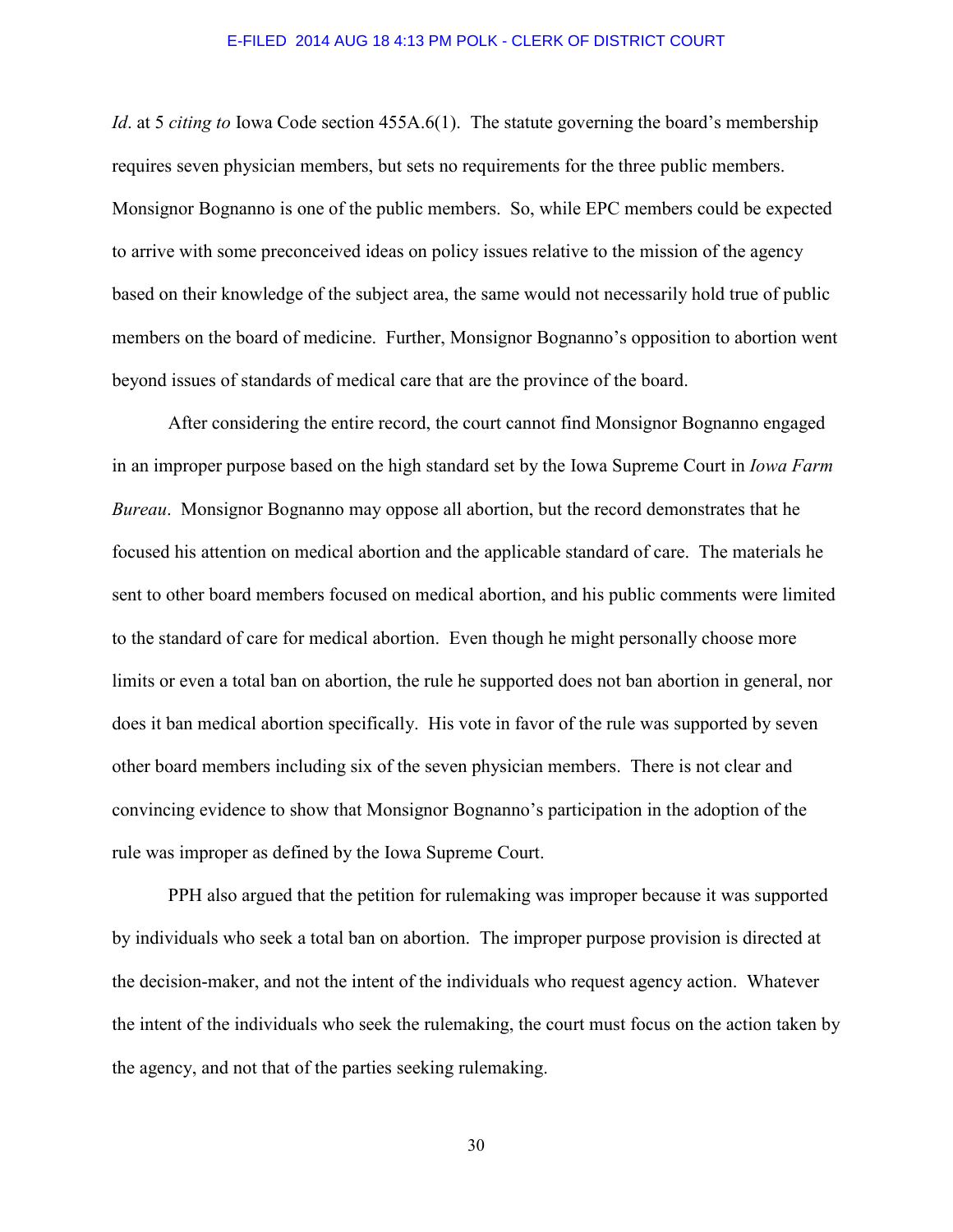## **D. PPH's constitutional claims.**

**Federal constitution claims**: PPH's final claim is that the board's rule violates the due process and equal protection clauses of the Iowa and United States Constitutions. The standard for evaluating the federal constitutional claims is set forth in *Planned Parenthood of Southeastern Pennsylvania v. Casey*, 505 U.S. 833, 878-79 (1992). In *Casey*, the court reaffirmed the central holding of *Roe v. Wade* that the State may not prohibit any woman from making the ultimate decision to terminate her pregnancy before viability. *Id*. To protect the central right recognized by *Roe* while at the same time accommodating the State's profound interest in protecting potential life, the court adopted an "undue burden analysis." *Id*.

An undue burden exists, and therefore a provision of law regulating abortion is unconstitutional, "if its purpose or effect is to place a substantial obstacle in the path of a woman seeking an abortion before the fetus attains viability." *Id*. The court recognized that, "[a]s with any medical procedure, the State may enact regulations to further the health or safety of a woman seeking an abortion." *Id*. However, "[u]nnecessary health regulations that have the purpose or effect of presenting a substantial obstacle to a woman seeking an abortion" may amount to an undue burden. *Id*.

The *Casey* court considered five provisions of Pennsylvania law under the undue burden standards. One of the provisions required that, except in a medical emergency, a physician must, at least twenty-four hours before performing an abortion, inform the patient of the nature of the procedure, the health risks of abortion and childbirth, and probable gestational age of the unborn child. *Id*. at 881. The plaintiff claimed that the twenty-four hour waiting period imposed an undue burden on women seeking an abortion because some women must travel a long distance to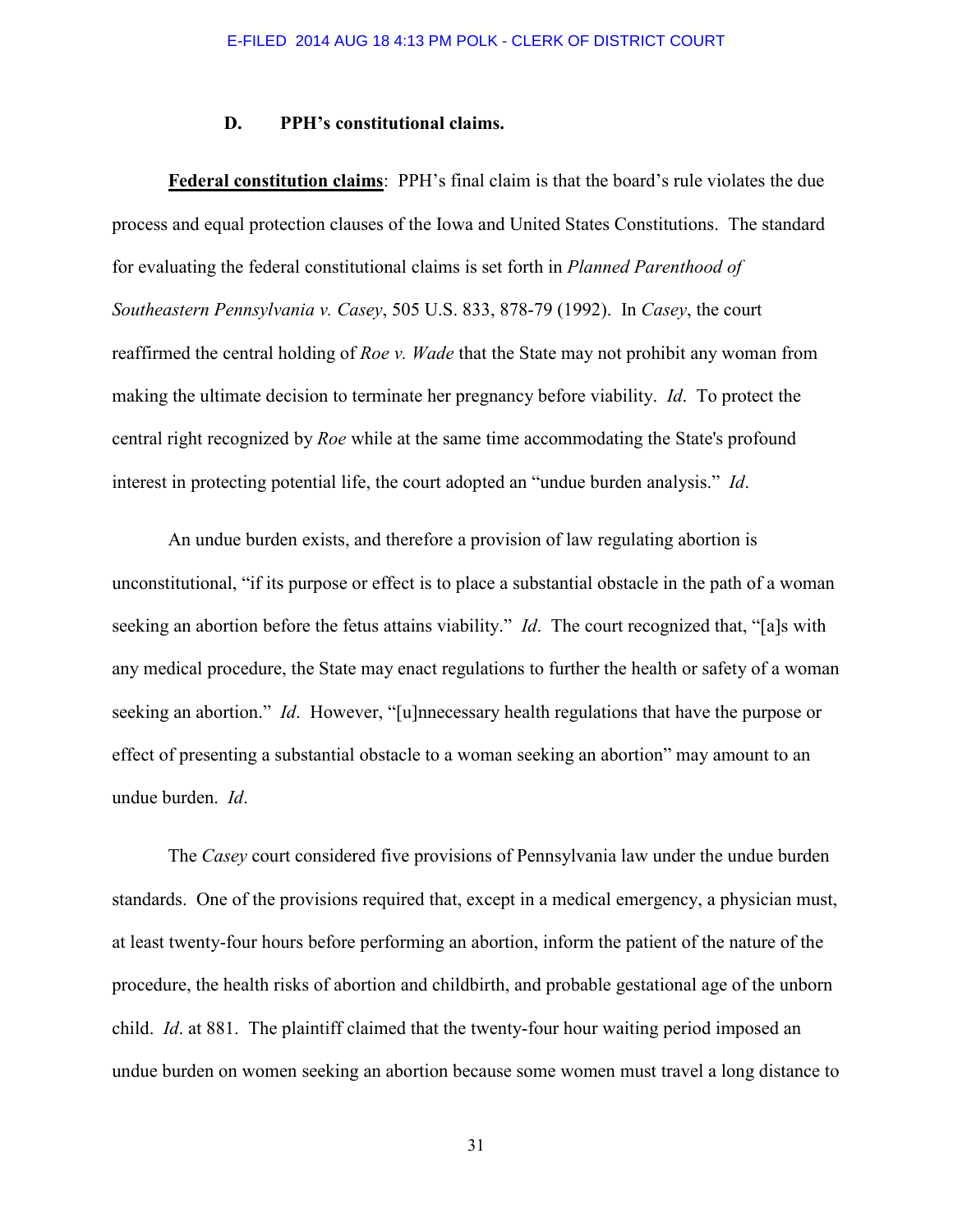an abortion provider, and the necessity of making two trips to a physician would result in delays and cause them to incur additional financial and emotional costs. *Id*. at 886. The court accepted the argument that the waiting period would have the effect of increasing the cost and risk of delay of abortions, but did not find that the waiting period amounted to a substantial obstacle to abortion. The court specifically rejected the claim that a woman has a right to abortion on demand. *Id*. at 887. The court found that the twenty-four hour waiting period did not violate due process.

 In *Gonzalez v. Carhart*, 550 U.S. 124, 158 (2007), the court added to the undue burden analysis that restrictions on abortions must also pass rational basis review. *See Planned Parenthood of Greater Texas v. Abbott,* 748 F.3d 583, 590 (5<sup>th</sup> Cir. 2014). The *Abbott* court rejected Planned Parenthood's argument that a strict scrutiny test should be used. *Id*. The rational basis test only requires the court to consider whether there is a reasonable fit between the government interest and means utilized to advance that interest. *King v. State*, 818 N.W.2d 1, 32 (Iowa 2012).

 In *Abbott*, Planned Parenthood challenged two provisions passed by the Texas legislature. The first required physicians who perform or induce abortions to have admitting privileges at a hospital no more than thirty miles from the location the abortion is performed. *Abbott*, 748 F.3d at 587. This was expected to reduce the number of locations at which abortions could be provided. The second provision required medical abortions to be performed in compliance with the FDA protocol. *Id*.

In upholding the Texas law, the *Abbott* court found no undue burden to the admitting privileges requirement even though the change in law may require patients to increase travel by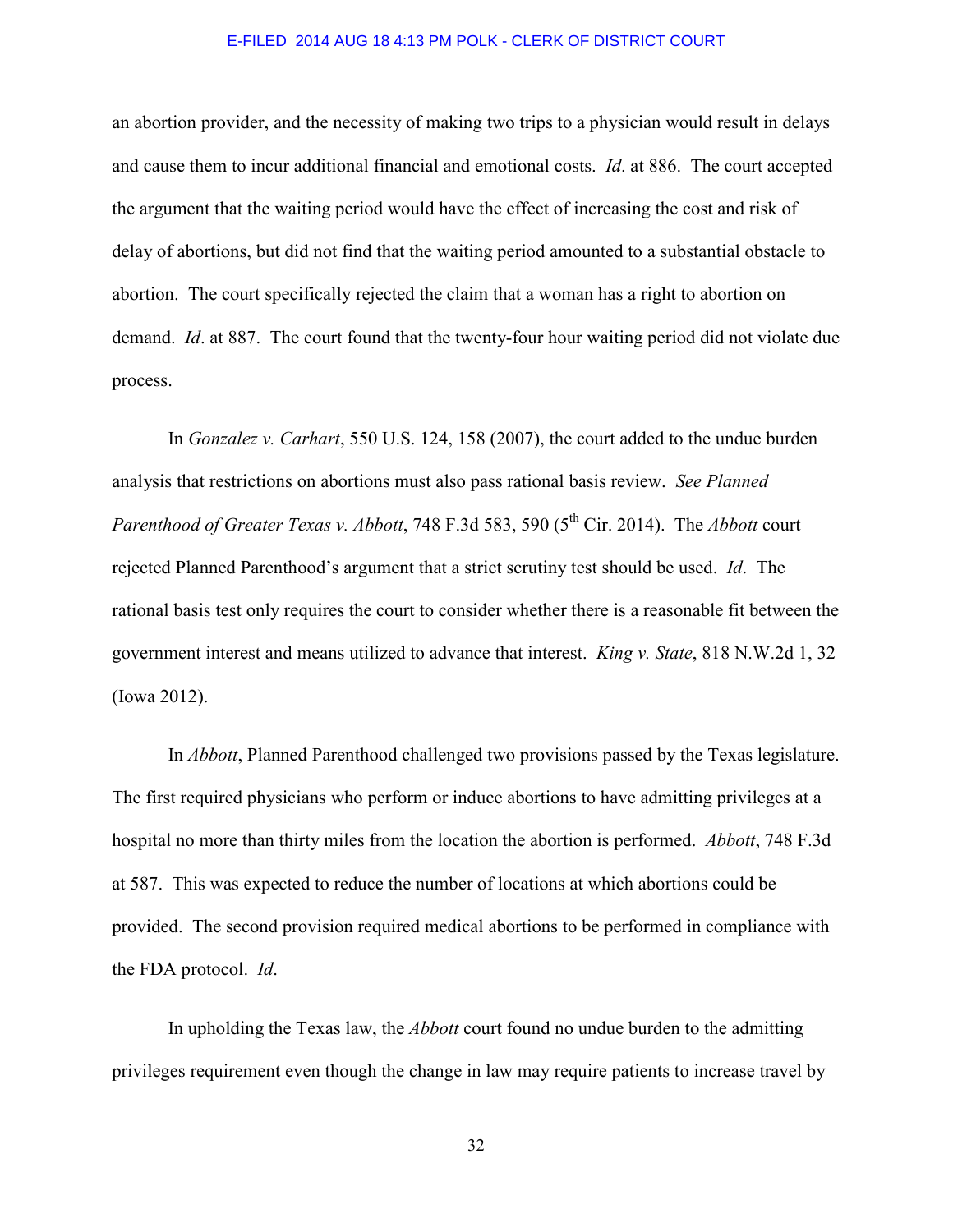up to 150 miles to obtain an abortion. The court cited the district court's decision in *Casey*, which found that women in sixty-two of Pennsylvania's sixty-seven counties were required to travel at least one hour and sometimes longer than three hours to obtain an abortion from the nearest provider. *Id*. at 598 *citing to Casey*, 744 F.Supp. 1323, 1352 (E.D.Pa. 1990). The Supreme Court found no undue burden in *Casey*, even though the twenty-four hour waiting period required most women to make two trips. To put the matter in perspective, the court noted that, because only thirteen of Texas' 254 counties had abortion facilities before the change in law, any obstacles created did not substantially alter the access to abortion services compared with access prior to enactment. *Id*. at 597.

 The court likewise found no undue burden to the medical abortion provision. Planned Parenthood argued that the law imposed an undue burden on women seeking an abortion of fetuses with an age between fifty and sixty-three days because medical abortion would be prohibited. The court rejected that claim, noting that the Texas law did not ban an entire abortion method, but rather, shortened the window during which a woman might choose a medication abortion. *Id*. at 604. The court reiterated the holdings from *Casey* and *Gonzalez* that discouraged facial constitutional attacks on statutes (or in this case, an administrative rule) because there is often too little evidence to show that a particular condition has occurred or is likely to occur. *Id*. at 604.

 There is no dispute that implementation of the board's rule will reduce the locations at which abortions are provided. PPH currently has facilities in four cities that offer surgical and medical abortions: Bettendorf, Des Moines, Iowa City, and Sioux City. (Meadows affidavit; App. 591). It offers telemedicine medical abortions in ten locations, although two (Urbandale and a second Des Moines location) are in Polk County. Dr. Meadows of PPH stated in her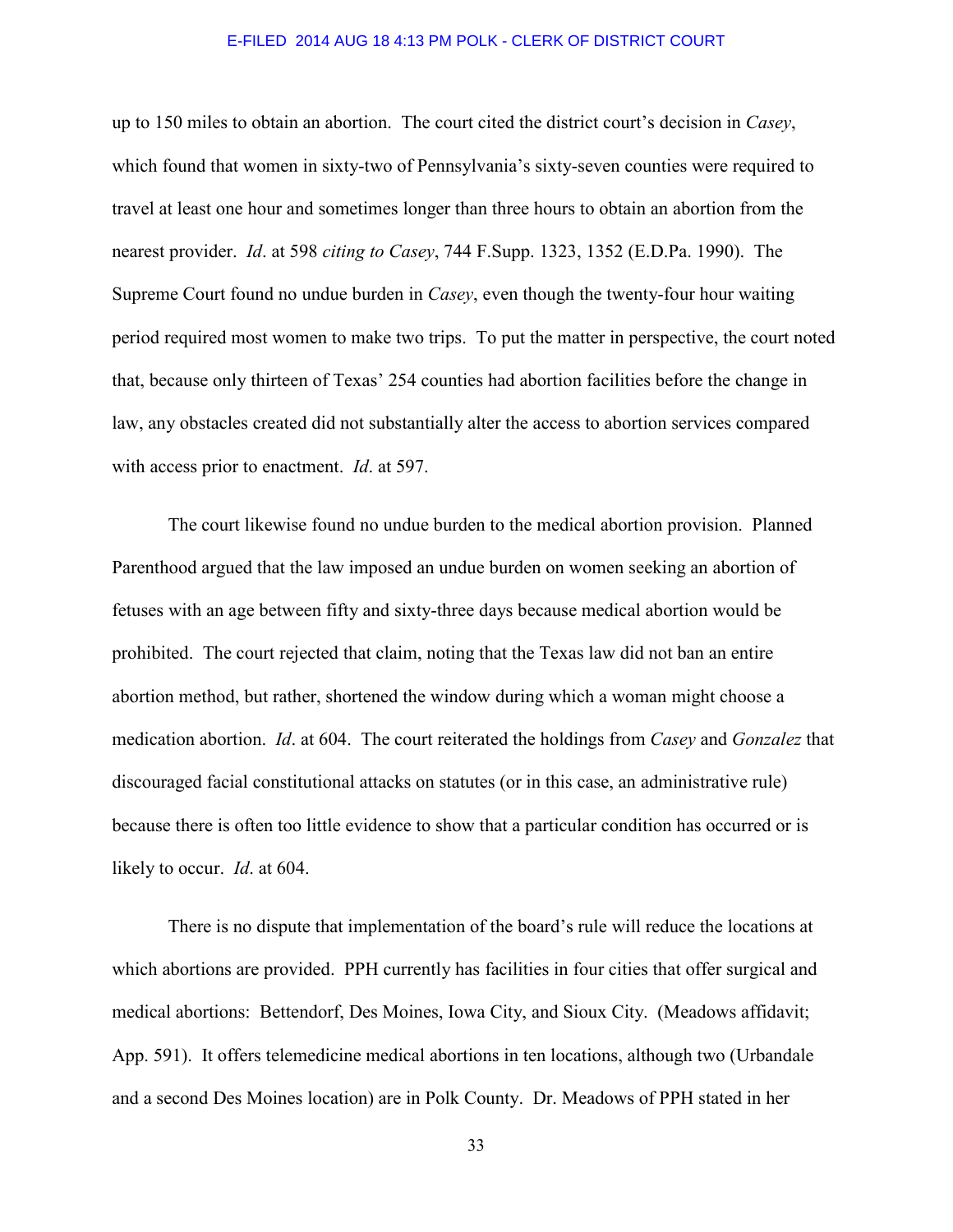affidavit that PPH would close the ten telemedicine locations if the rule goes into effect, thus leaving only four PPH locations to provide abortion services. As an example, a woman from Creston or Red Oak, who can presently obtain a telemedicine abortion in her home town, would have to drive to Council Bluffs or Des Moines to obtain an abortion from a PPH provider.

 While implementation of the rule will result in longer travel times and additional costs for some women who seek abortions, there is no undue hardship under the Supreme Court's test. The courts have already found that travel distances of 150 miles or travel time of three hours are not undue burdens. There is no indication that any woman in Iowa would have a longer travel time than that approved in *Casey*. Also, PPH's argument does not consider that other abortion providers have been available in Iowa. Prior to PPH beginning its telemedicine protocol in late 2008, there were eleven providers in Iowa offering abortion services in nine counties. (App. 554-55). The location of the other providers was not listed in the record, but the other providers necessarily operated in some counties not serviced by PPH. Therefore, the cost and distance argument is not as dire as portrayed by PPH. And while nine of ninety-nine counties may seem small, the proportion of counties offering providers was greater in Iowa than Texas, in which only thirteen of 254 counties had providers, and Pennsylvania, in which only five of sixty-seven counties had providers.

 The board's rule is likewise supported by a rational basis. As discussed above, the board is authorized to adopt a standard of practice, and it did so in this instance on rational grounds. The rule does not prevent PPH or any other abortion provider from offering medical abortions, but simply requires an in-person physician examination as the center of its standard of practice. The rule likewise does not prevent PPH from using its protocol up to sixty-three days of gestation, even though not compliant with the protocol approved by the FDA. The rule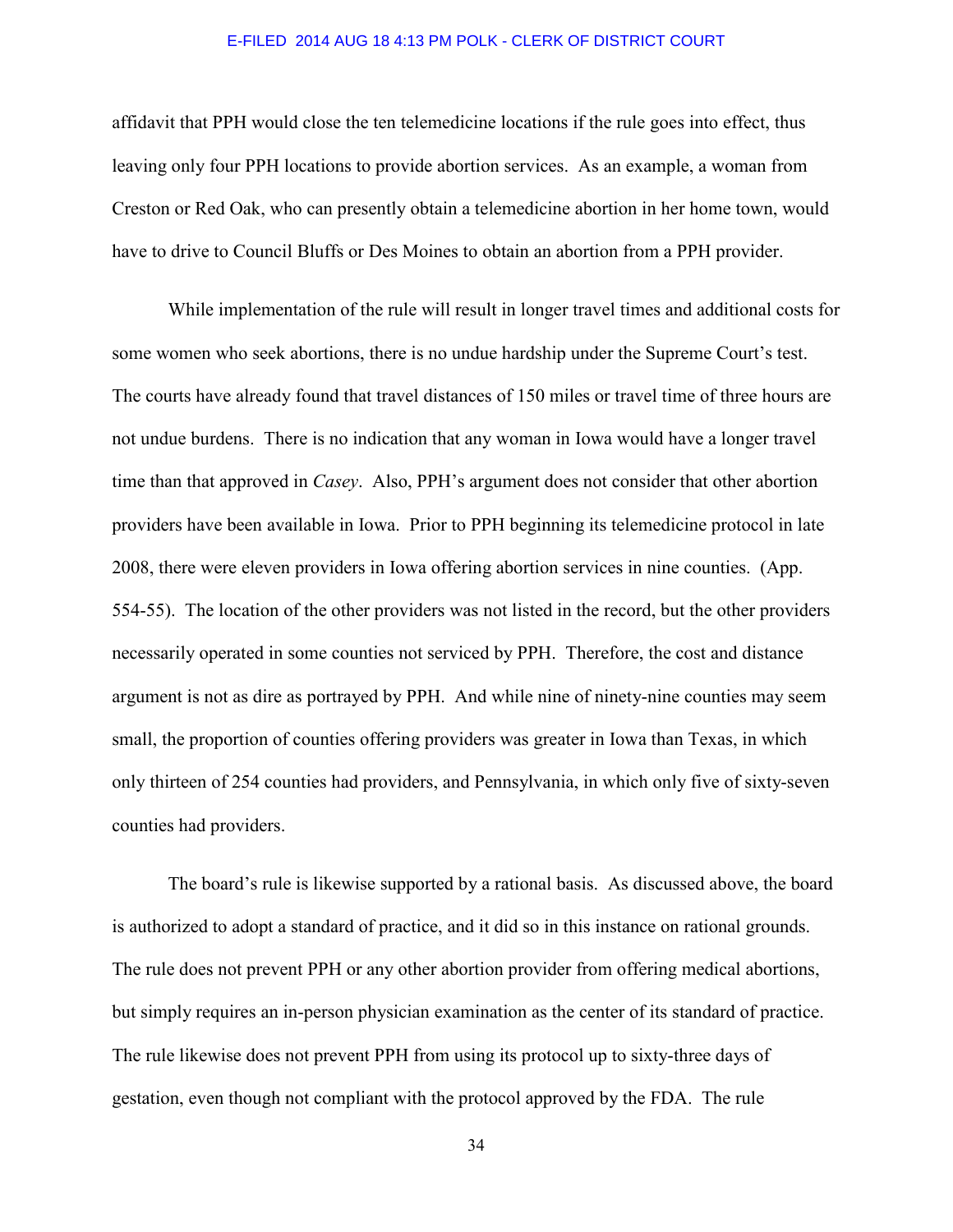constitutes a reasonable fit between the board's interest in protecting the safety and welfare of patients, and the means utilized to advance that interest.

 PPH also made an equal protection claim. Typically, when the rational basis test is involved, the court evaluates that basis similarly for equal protection and due process purposes. *King v. State*, 818 N.W.2d 1, 32 (Iowa 2012). However, as pointed out by the board in its brief, the claim is difficult to evaluate because PPH has not precisely defined the groups it claims has been treated differently, a must for an equal protection evaluation. To any extent PPH claims that the board's rule has violated equal protection because telemedicine abortion is treated differently than other telemedicine, such a facial challenge must be rejected for reasons discussed in *Gonzalez*. There is no evidence indicating to what extent the board allows telemedicine in other contexts, so there is no means to evaluate a broad equal protection claim.

**State constitution claims**: PPH finally argued that the rule violates Iowa constitutional provisions relating to due process and equal protection. The Iowa and federal constitutions have generally, throughout the history of this State, been construed similarly. *See e.g. Bowers v. Polk County Board of Supervisors*, 638 N.W.2d 682, 689 (Iowa 2002) ("[w]e usually deem the federal and state equal protection clauses to be identical in scope, import, and purpose."). PPH argued that the court should consider the Iowa constitutional claims by applying a higher standard, citing to the Iowa courts ability to employ a different analytical framework to "independently apply the federally formulated principles." (PPH brief at 25).

 PPH's argument has some support in the case law. The concept that the Iowa courts can interpret the Iowa constitution differently than the United States Supreme Court has interpreted the federal constitution was recently advanced by the Iowa Supreme Court's decision in *Racing*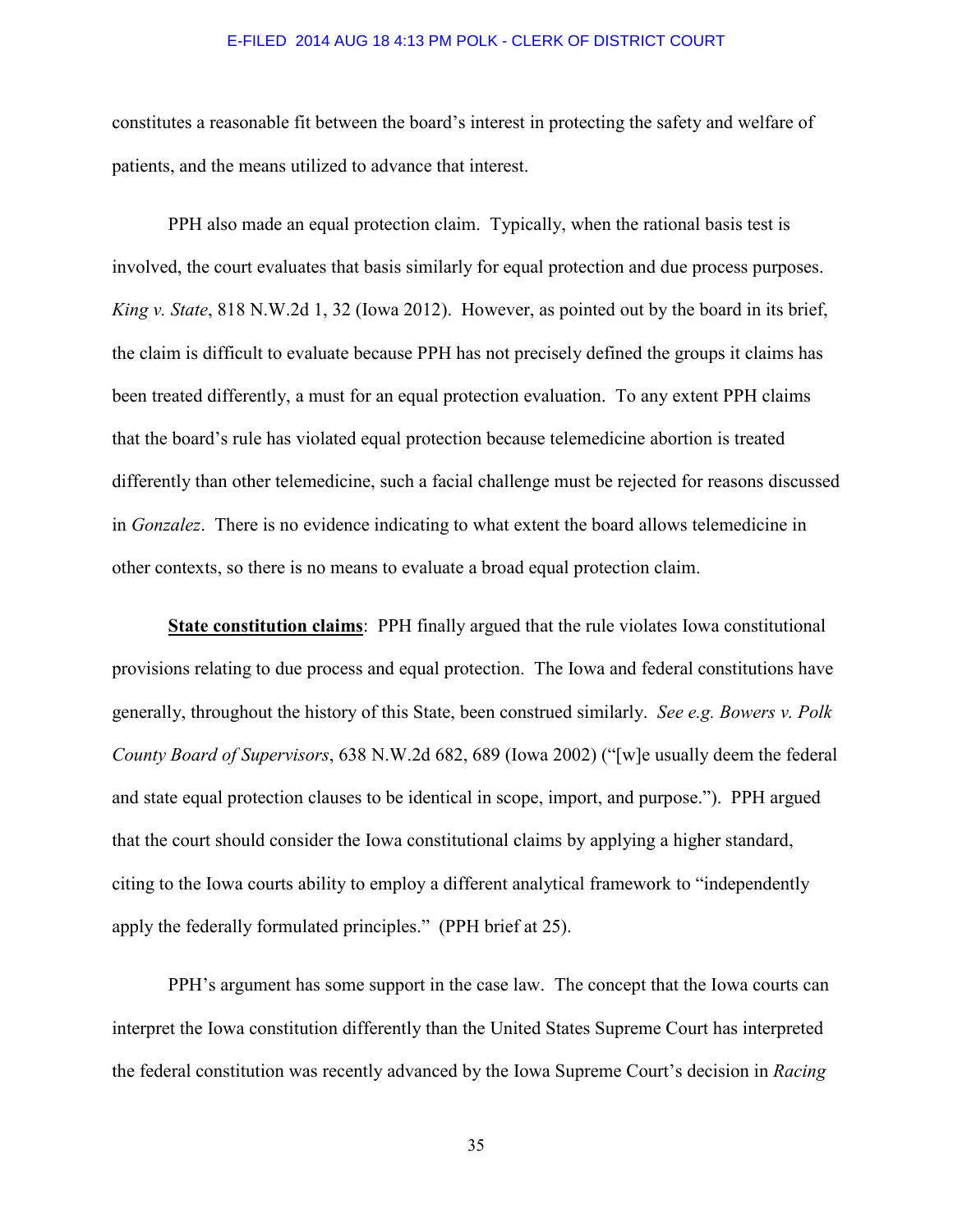*Association of Central Iowa v. Fitzgerald*, 675 N.W.2d 1 (2004) (hereinafter, *RACI*). In *RACI*, the Iowa Supreme Court found a tax statute unconstitutional under the federal and state equal protection clauses. The State successfully sought certiorari to the United States Supreme Court, which reversed in a unanimous decision. The case came back to the Iowa Supreme Court to decide the Iowa constitutional claim. The court used the same constitutional test to decide the Iowa claim, but again found the statute unconstitutional, even though the United States Supreme Court had found the same statute constitutional using the same test in the same case.

 The approached used by the majority in *RACI* has been criticized. Justice Cady, in dissent, while recognizing that state courts have a role in protecting individual rights not recognized by the federal courts, stated that the doctrine of independent interpretation cannot be used to justify a decision that conflicts with the United States Supreme Court in every instance. *Id*. at 17-18. Justice Waterman, who was appointed to the court following *RACI*, has stated that *RACI* should be overruled as "plainly erroneous." *Qwest Corp. v. Iowa State Board of Tax Review*, 829 N.W.2d 550, 566 (Iowa 2013) (Waterman, J., concurring). In *King*, a majority of the court ruled that *RACI* has "not been the death knell for traditional rational basis review," thus seemingly limiting the application of the *RACI* decision in future cases involving a rational basis review. 818 N.W.2d at 30.

 Notwithstanding these critiques of *RACI*, the Iowa Supreme Court has continued to employ the concept of interpreting the Iowa Constitution differently than decisions interpreting the United States Constitution in cases involving more highly protected civil rights. In *Varnum v. Brien*, 763 N.W.2d 682 (Iowa 2009), the court found an Iowa marriage statute unconstitutional under the equal protection clause of the Iowa Constitution because it denied marriage between individuals of the same sex. The court reviewed the history of Iowa courts being on the forefront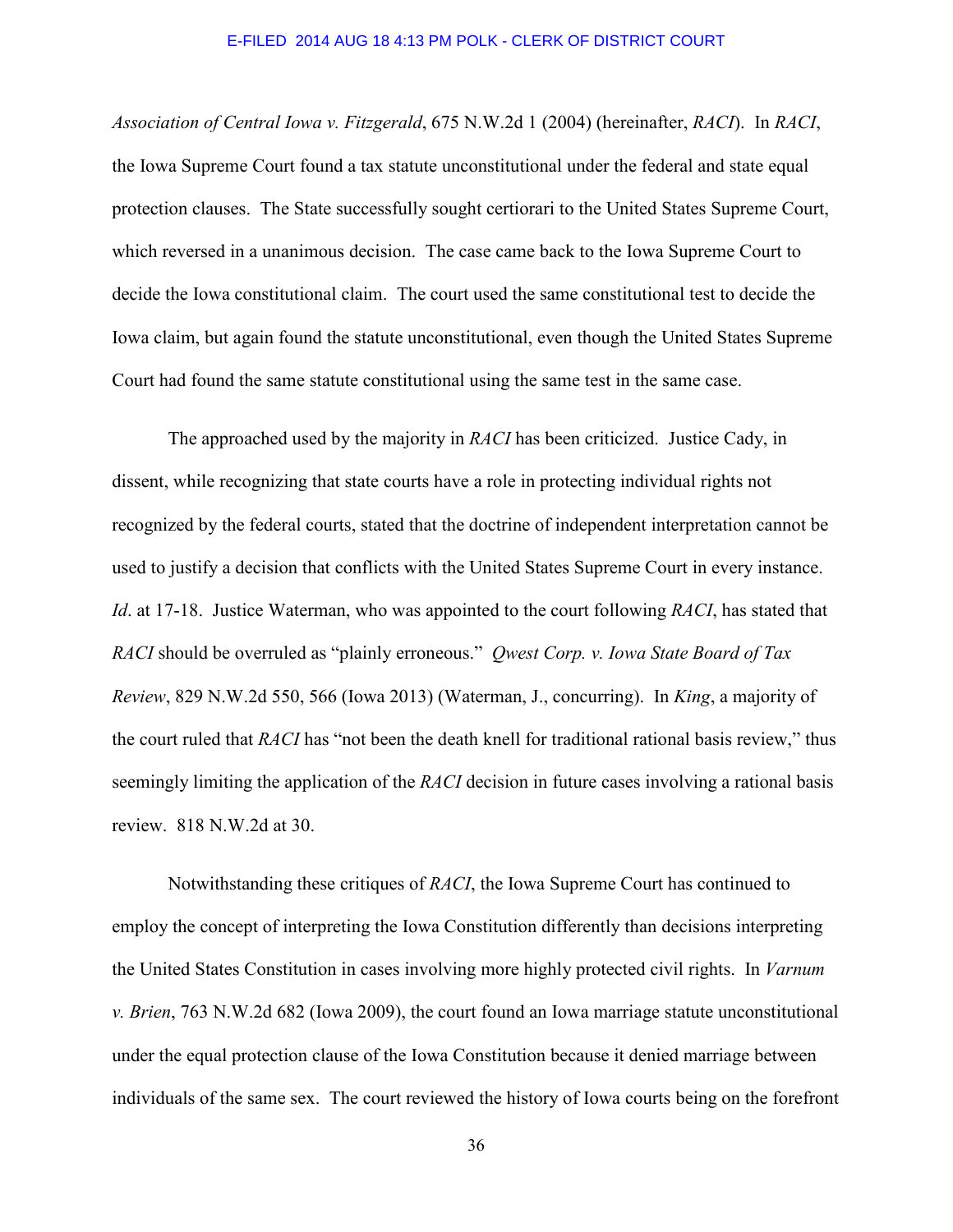of recognizing and protecting various civil rights, often before the federal courts or the courts of other states. *Id*. at 877-78. The *Varnum* decision has served as a lead decision as other states and federal courts considered similar challenges to same-sex marriage.

 As recently as July 18, 2014, the court, in a four-to-three decision, reversed a criminal conviction under the warrants clause of the Iowa Constitution, notwithstanding a unanimous 2001 United States Supreme Court decision to the contrary. *State v. Short*, 2014 WL 3537029, N.W.2d (Iowa 2014). Following a lengthy review of the Iowa and federal lines of cases, the court stated its disagreement with the trend of United States Supreme Court decisions, and declined to overrule an Iowa case that was inconsistent with the more recent United States Supreme Court decisions. Now-Chief Justice Cady specially concurred to "emphasize the importance of independently interpreting our Iowa Constitution." *Id*. at 31.

 This approach does create challenges at the district court level when faced with a claim under the Iowa Constitution and one party presents a seemingly controlling United States Supreme Court decision. However, this does not appear to be an instance that calls for a different evaluation under the Iowa Constitution. The undue burden standard has been in place at the federal court level for twenty-two years since *Casey* was announced in 1992. There is no comparable line of cases at the State level. The court could only find one reference to *Casey* in an Iowa appellant court decision, and that was merely a footnote in *War Eagle Village Apartments v. Plummer*, 775 N.W.2d 714, n.3 (Iowa 2009). As pointed out by PPH, there is a reference in *Sanchez v. State*, 692 N.W.2d 812, 820 (Iowa 2005) to abortion being a fundamental right, but the reference was in passing and not central to the holding to the case, which involved a challenge to the denial of a driver's license to illegal aliens.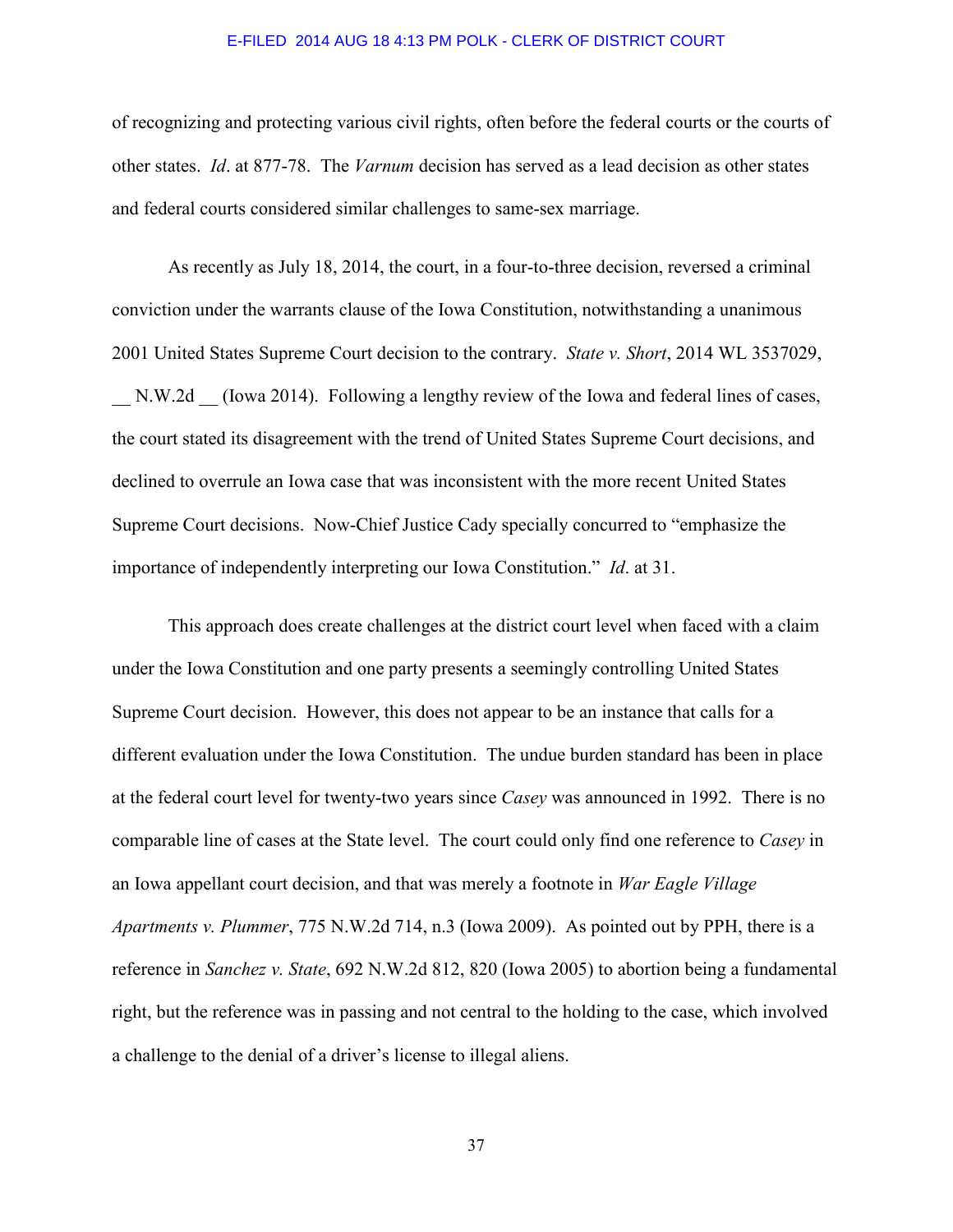The lack of any parallel state case law experience to the federal line of cases is important when considering whether the due process clause of the Iowa Constitution should be utilized to develop a different standard from *Casey*. *Casey* itself was announced nineteen years after *Roe*, so the federal courts now have more than forty years of experience in applying the challenging balancing test discussed in that line of cases. In contrast, cases such as *RACI* and *Short* involved issues that were commonly decided in Iowa courts, so Iowa courts at least had some context to consider the possibility of alternative tests. *Varnum* too involved familiar principles of equal protection, but *Varnum* is different because Iowa was on the forefront of jurisdictions considering challenges to statutes prohibiting same-sex marriage. Moreover, the reasoning in *Varnum* is hardly troubling from a constitutional standpoint, as there is little question in hindsight that the result would have been any different if the court had decided the case under the federal equal protection clause.

 Iowa courts are certainly familiar with substantive due process claims in other contexts, but this court is not inclined to deviate from the complex constitutional balancing tests set forth in *Casey* and *Gonzalez*. 8 Unlike *Varnum* and other cases cited in *Varnum* where Iowa courts played a leading role on important constitutional issues, the parameters governing legalized abortion in this country were led by the United States Supreme Court through its decision in *Roe v. Wade*, and refined by the decisions that followed. There is no reason to deviate from the standards set by the federal courts. Therefore, PPH's claims under the Iowa Constitution must be denied for the same reasons which the federal constitutional claims are denied.

l

<sup>8</sup> Recent Iowa decisions considering substantive due process claims follow the federal standards. *King*, 818 N.W.2d at 31-32; *Horsfield Materials, Inc. v. City of Dyersville*, 834 N.W.2d 444, 458-59 (Iowa 2013).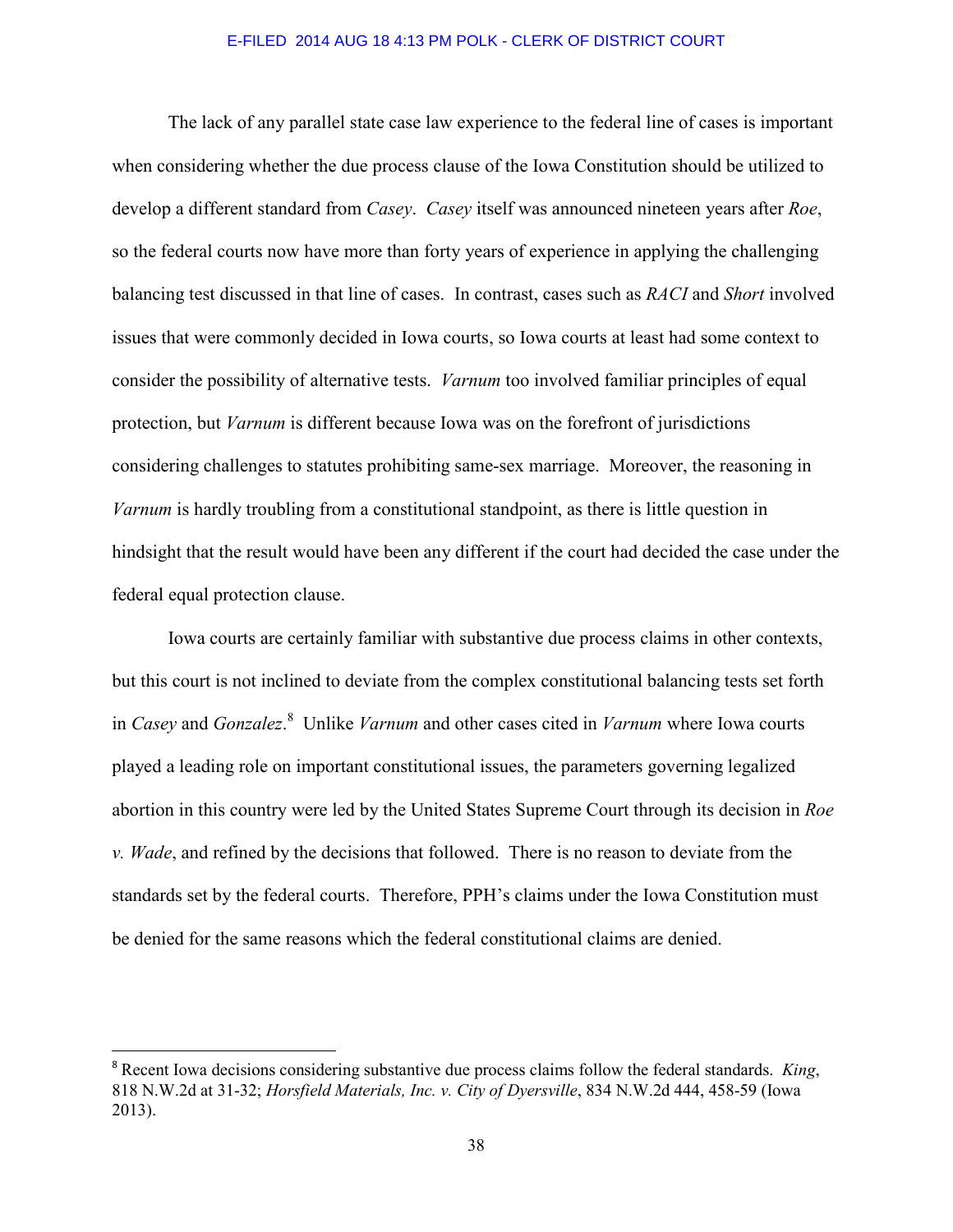# **RULING**

 The claims made in the petition for judicial review are hereby denied. The board's rule set forth at 653 IAC 13.10 is upheld as valid. The stay previously put in place by the court on November 5, 2013 is lifted, effective 30 days from the date of this ruling, absent any stay granted by this court or the Iowa Supreme Court. All costs are assessed to petitioners.